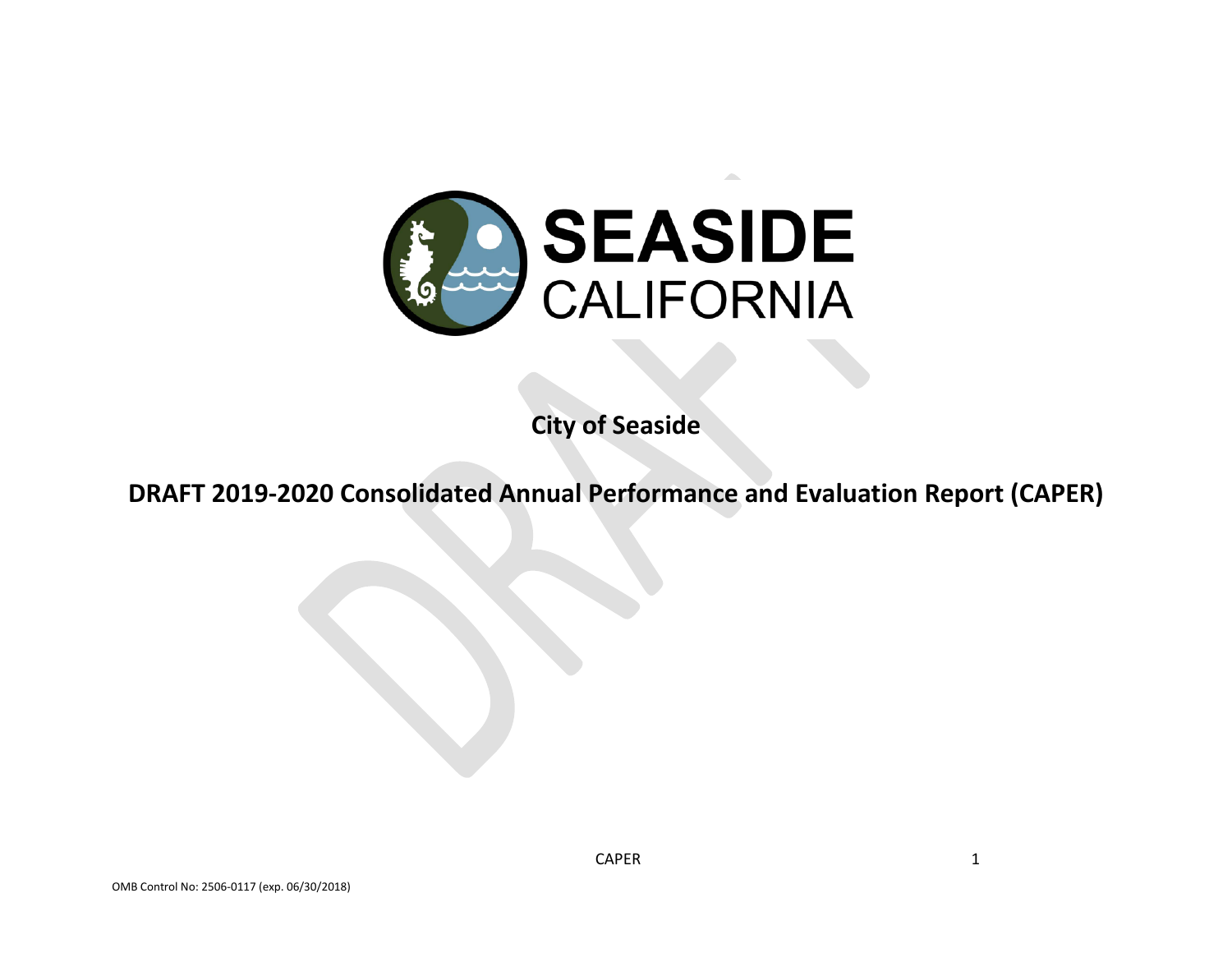## **CR-05 - Goals and Outcomes**

### **Progress the jurisdiction has made in carrying out its strategic plan and its action plan. 91.520(a)**

This could be an overview that includes major initiatives and highlights that were proposed and executed throughout the program year.

During FY 2019-2020 Seaside's CDBG funding was utilized for multiple capital improvement projects. Materials were purchased for upgrades to the community room to improve safety and energy efficiency at the Boys and Girls Clubhouse. Electrical improvements are underway at the Community Human Services, Genesis House substance abuse treatment facility. An 8 bedroom duplex operated by the Veterans Transition Center at the former Fort Ord were rehabilitated so that previously homeless Seaside veterans and their families could transition back to a housed environment.

CDBG funding was also used to fund a microenterprise assistance program to help small businesses in the Seaside community. Three microenterprises located in or serving primarily residents in qualified census tract 137 received mortgage or rental assistance through a business plan competition with all interested businesses having an opportunity to take advantage of business counseling advice and help with their business plan.

Eight public service subrecipients received CDBG funding for, comprehensive youth enrichment program. These programs include:

- Palenke Arts Program A multicultural arts program that fills a void in the community's need for quality affordable music, dance and arts programs and a safe, inclusive arts center.
- Community Partnership for Youth A youth gang and violence prevention program
- $\bullet$  Girls, Inc. of the Central Coast A program to help girls in  $4<sup>th</sup>$  grade through high school improve their self-confidence and self-esteem.
- Greater Victory Temple's Afterschool Community Program Expansion of the after-school community program including tutoring and meals for family members.
- Legal Services for Seniors Legal representation at no cost and workshops for seniors 62 and older residing in Seaside.
- Meals on Wheels of the Monterey Peninsula Meal deliveries for homebound elderly persons over 75 years old.
- The Village Project An after-school program with tutoring, technology, and enrichment activities for low-income students.
- Eden Council for Hope and Opportunity (ECHO) Fair housing and tenant-landlord services with the goal of preventing homelessness and ending discrimination and illegal housing practices.

The Community Development Advisory Committee (CDAC) was formed in 2012 as part of the City's Citizen Participation Plan. The CDAC has regularly scheduled monthly meetings, and continues to be an active and viable part of the planning and management for CDBG funds. The CDAC provides valuable feedback to staff and ensures citizen participation. The CDAC holds an annual community assessment workshop to review CDBG program accomplishments, reviewing the topics discussed when preparing the current Consolidated Plan and discuss program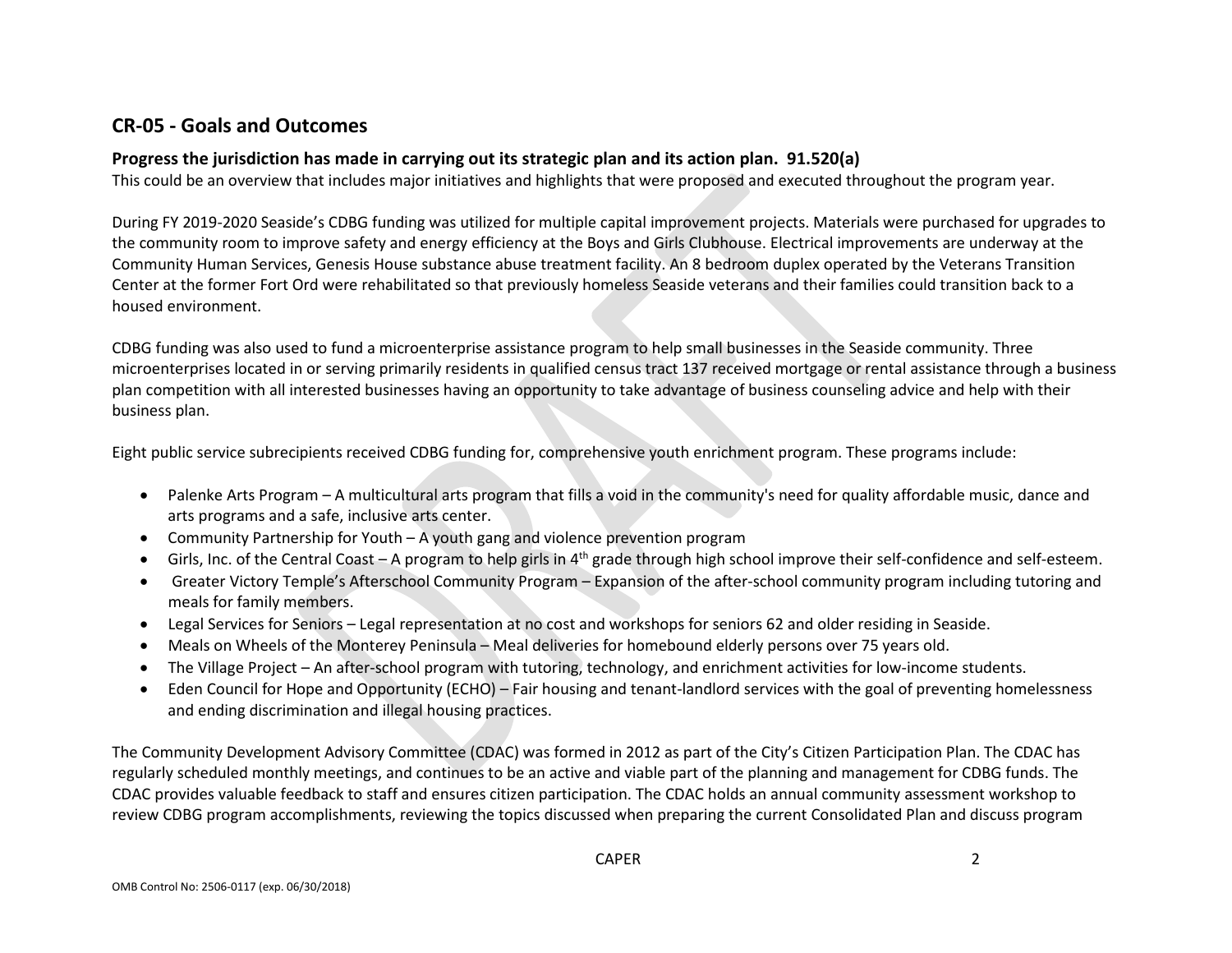performance and needs.

2019-2020 was the second year of a two year program cycle. When the CDAC met in February 2019 they reviewed the prior year's recommendations and recommended that the City Council continue with the recommendations they made the previous year (including the contingency language). The application process for the 2018-2020 two year application cycle saw a record number of applicants for both public services and activity/project funding.

Staff provided guidance and assistance to public service providers in the form of improving the collection of data on persons served and documenting services provided utilizing City Data Services data management software and is regularly reconciled to IDIS. Staff provides quarterly reports to the CDAC that describe program progress.

### **Comparison of the proposed versus actual outcomes for each outcome measure submitted with the consolidated plan and explain, if applicable, why progress was not made toward meeting goals and objectives. 91.520(g)**

Categories, priority levels, funding sources and amounts, outcomes/objectives, goal outcome indicators, units of measure, targets, actual outcomes/outputs, and percentage completed for each of the grantee's program year goals.

| Goal                                  | Category                                                         | Source /<br><b>Amount</b> | Indicator                                                                                                      | Unit of<br><b>Measure</b> | <b>Expected</b><br><b>Strategic</b><br><b>Plan</b> | Actual-<br><b>Strategic</b><br>Plan | Percent<br>Complete | Expected<br>-<br>Program<br>Year | Actual-<br>Program<br>Year | Percent<br>Complete |
|---------------------------------------|------------------------------------------------------------------|---------------------------|----------------------------------------------------------------------------------------------------------------|---------------------------|----------------------------------------------------|-------------------------------------|---------------------|----------------------------------|----------------------------|---------------------|
| <b>Address Blight</b><br>and Nuisance | Affordable<br>Housing<br>Non-Housing<br>Community<br>Development | CDBG:<br>\$25000          | Public Facility or<br>Infrastructure<br>Activities other than<br>Low/Moderate Income<br><b>Housing Benefit</b> | Persons<br>Assisted       | 500                                                | 0                                   | 0.00%               |                                  |                            |                     |
| <b>Address Blight</b><br>and Nuisance | Affordable<br>Housing<br>Non-Housing<br>Community<br>Development | CDBG:<br>\$25000          | Facade<br>treatment/business<br>building rehabilitation                                                        | <b>Business</b>           | 10                                                 | 0                                   | 0.00%               |                                  |                            |                     |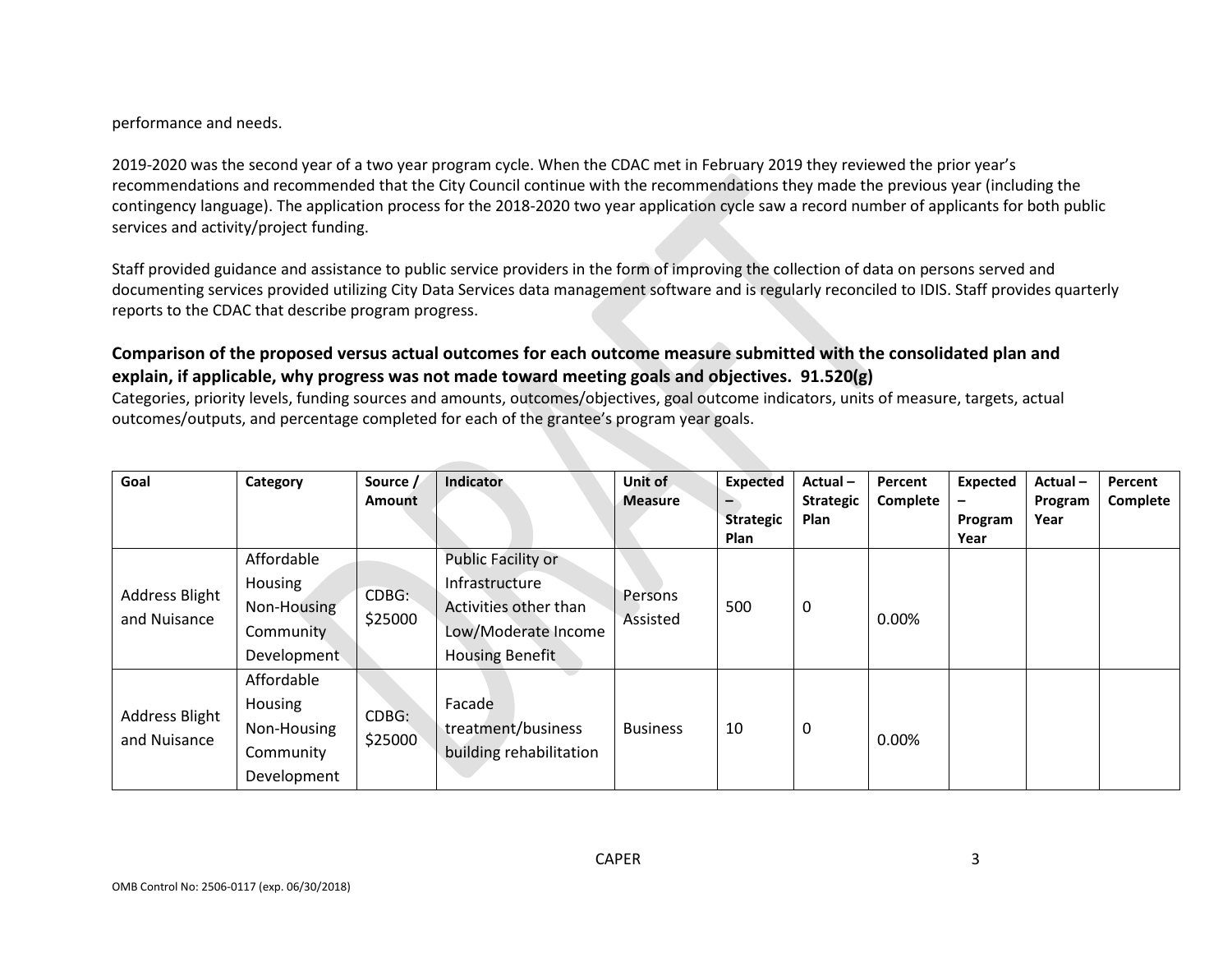| <b>Address Blight</b><br>and Nuisance                      | Affordable<br>Housing<br>Non-Housing<br>Community<br>Development | CDBG:<br>\$25000 | <b>Businesses assisted</b>                                                                                     | <b>Businesses</b><br>Assisted | 0           | 3    |         | 3    | 0    | 0.00%   |
|------------------------------------------------------------|------------------------------------------------------------------|------------------|----------------------------------------------------------------------------------------------------------------|-------------------------------|-------------|------|---------|------|------|---------|
| Construct or<br><b>Upgrade Public</b><br><b>Facilities</b> | Non-Housing<br>Community<br>Development                          | CDBG: \$         | Public Facility or<br>Infrastructure<br>Activities other than<br>Low/Moderate Income<br><b>Housing Benefit</b> | Persons<br>Assisted           | 2500        | 2975 | 119.00% | 1200 | 2024 | 168.67% |
| Construct or<br><b>Upgrade Public</b><br><b>Facilities</b> | Non-Housing<br>Community<br>Development                          | CDBG: \$         | Public Facility or<br>Infrastructure<br>Activities for<br>Low/Moderate Income<br><b>Housing Benefit</b>        | <b>Households</b><br>Assisted | 0           | 0    |         | 545  | 0    | 0.00%   |
| Enhance<br>Access to<br><b>Social Services</b>             | Homeless<br>Non-Housing<br>Community<br>Development              | CDBG: \$         | <b>Public service activities</b><br>other than<br>Low/Moderate Income<br><b>Housing Benefit</b>                | Persons<br>Assisted           | 6625        | 2844 | 42.93%  | 7295 | 897  | 12.30%  |
| Enhance<br>Access to<br><b>Social Services</b>             | Homeless<br>Non-Housing<br>Community<br>Development              | CDBG: \$         | <b>Public service activities</b><br>for Low/Moderate<br><b>Income Housing</b><br><b>Benefit</b>                | Households<br>Assisted        | $\mathbf 0$ | 0    |         |      |      |         |
| Enhance<br>Access to<br><b>Social Services</b>             | Homeless<br>Non-Housing<br>Community<br>Development              | CDBG: \$         | <b>Homeless Person</b><br>Overnight Shelter                                                                    | Persons<br>Assisted           | 0           | 0    |         | 0    | 0    |         |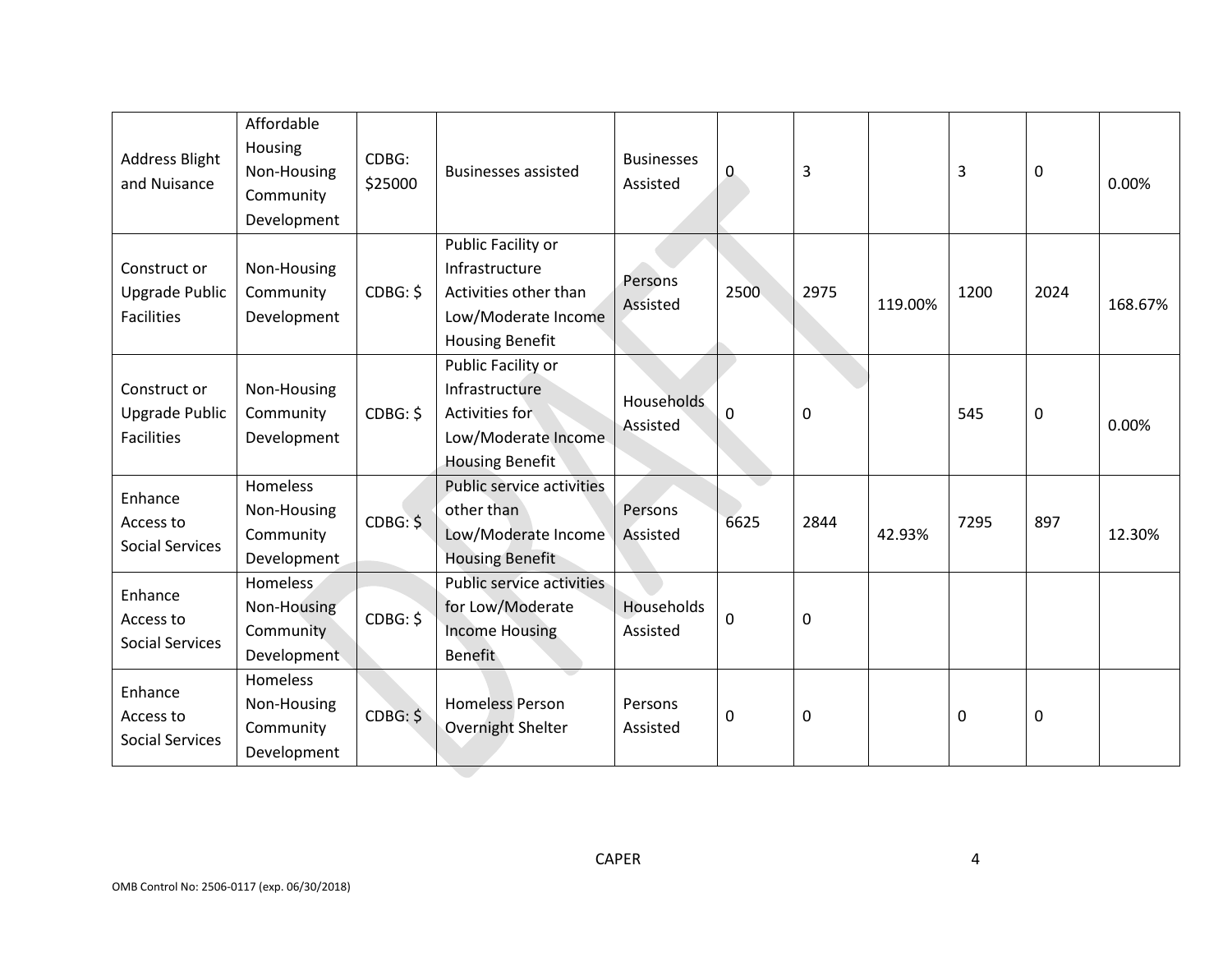| Improve<br>Accessibility<br>for Persons w/<br><b>Disabilities</b> | Non-Housing<br>Community<br>Development | CDBG: \$          | Public Facility or<br>Infrastructure<br>Activities other than<br>Low/Moderate Income<br><b>Housing Benefit</b> | Persons<br>Assisted          | 5000        | 3650 | 73.00% | 0 | 3150 |       |
|-------------------------------------------------------------------|-----------------------------------------|-------------------|----------------------------------------------------------------------------------------------------------------|------------------------------|-------------|------|--------|---|------|-------|
| Improve<br>Accessibility<br>for Persons w/<br><b>Disabilities</b> | Non-Housing<br>Community<br>Development | CDBG: \$          | Public Facility or<br>Infrastructure<br>Activities for<br>Low/Moderate Income<br><b>Housing Benefit</b>        | Households<br>Assisted       | $\mathbf 0$ | 0    |        |   |      |       |
| Provide Quality<br>Infrastructure                                 | Non-Housing<br>Community<br>Development | CDBG: \$          | Public Facility or<br>Infrastructure<br>Activities other than<br>Low/Moderate Income<br>Housing Benefit        | Persons<br>Assisted          | 52500       | 0    | 0.00%  |   |      |       |
| Rehabilitate<br>Existing<br>Housing                               | Affordable<br>Housing                   | CDBG:<br>\$216338 | <b>Homeowner Housing</b><br>Rehabilitated                                                                      | Household<br>Housing<br>Unit | 15          | 0    | 0.00%  | 0 | 0    |       |
| Rehabilitate<br>Existing<br>Housing                               | Affordable<br>Housing                   | CDBG:<br>\$216338 | <b>Housing for Homeless</b><br>added                                                                           | Household<br>Housing<br>Unit | $\mathbf 0$ | 0    |        | 8 | 0    | 0.00% |

**Table 1 - Accomplishments – Program Year & Strategic Plan to Date**

**Assess how the jurisdiction's use of funds, particularly CDBG, addresses the priorities and specific objectives identified in the plan, giving special attention to the highest priority activities identified.**

As an entitlement grantee for the US Department of Housing and Urban Development (HUD) formula CDBG program, the City of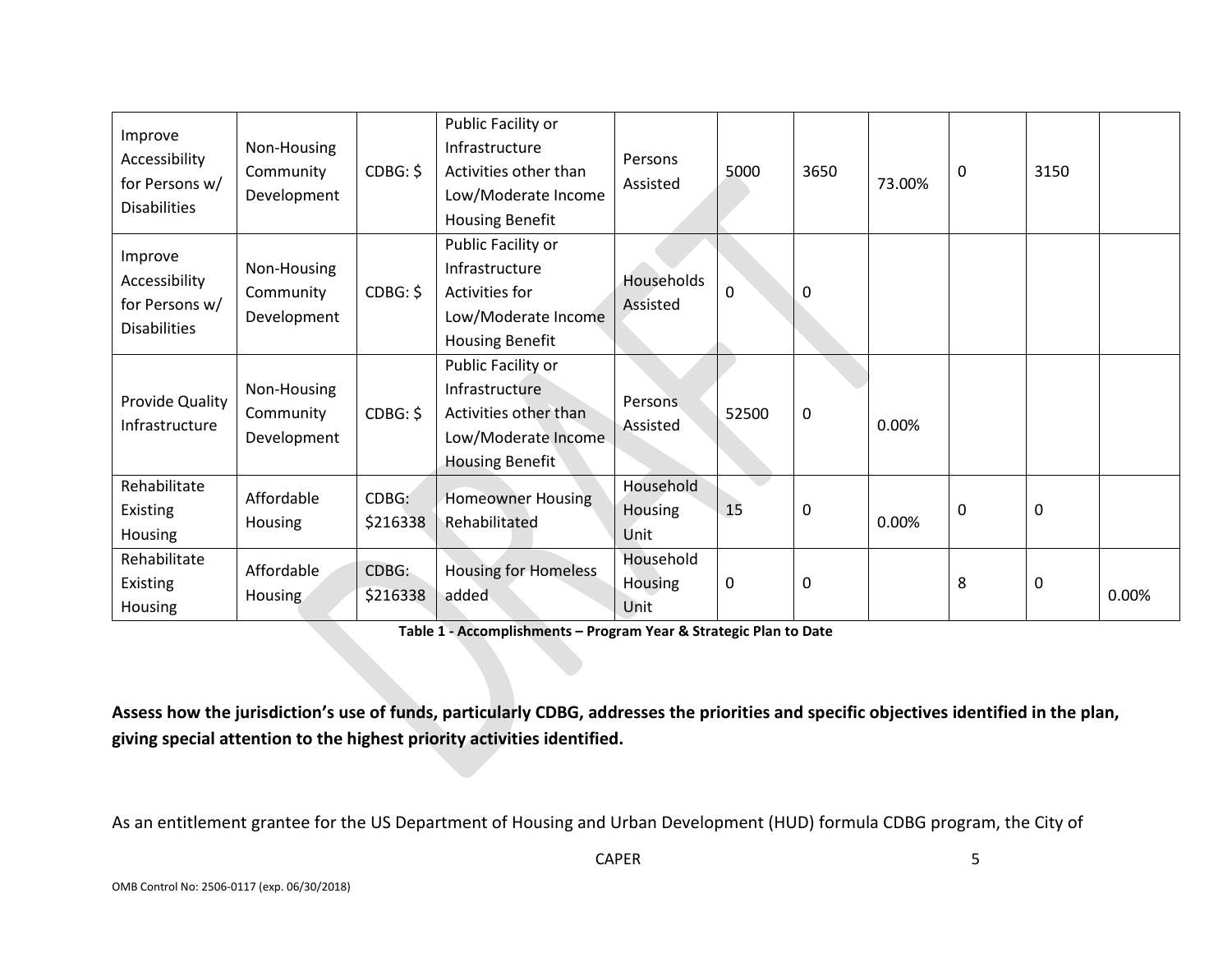Seaside is required to prepare a CAPER to analyze and summarize program accomplishments of the preceding program year.

This CAPER assesses the City's progress toward completing activities identified in the 2019-2020 Annual Action Plan, which covers the period from July 1, 2019, through June 30, 2020. The CAPER also reports progress in meeting overall five-year Consolidated Plan goals and priorities (July 1, 2015-June 30, 2020), and identifies areas for improvement as a result of annual self-evaluations and HUD performance reviews.

Since 1975, the City of Seaside has been an entitlement recipient of CDBG funds. In 2017-2018, the City completed Section 108 loan repayments. The City of Seaside thoughtfully allocates the limited grant funding to be as inclusive as possible to the requests received. This fiscal year saw a record number of subrecipients sharing CDBG funding.

During 2019-2020, in accordance with the City's Citizen Participation Plan, the limited amount of CDBG funds available were allocated to a variety of public service activities critical needs of low income youth through after school programs and counseling, and for seniors through legal services and meal delivery. Facility improvements occurred for a residential substance abuse recovery facility, and to the Boys and Girls Club's Clubhouse. Duplexes became transitional Veterans housing through rehabilitation on the former Fort Ord. Three microbusinesses located in or primarily serving HUD qualified census tract 137 received assistance for rent or mortgage, freeing up other income to develop their business.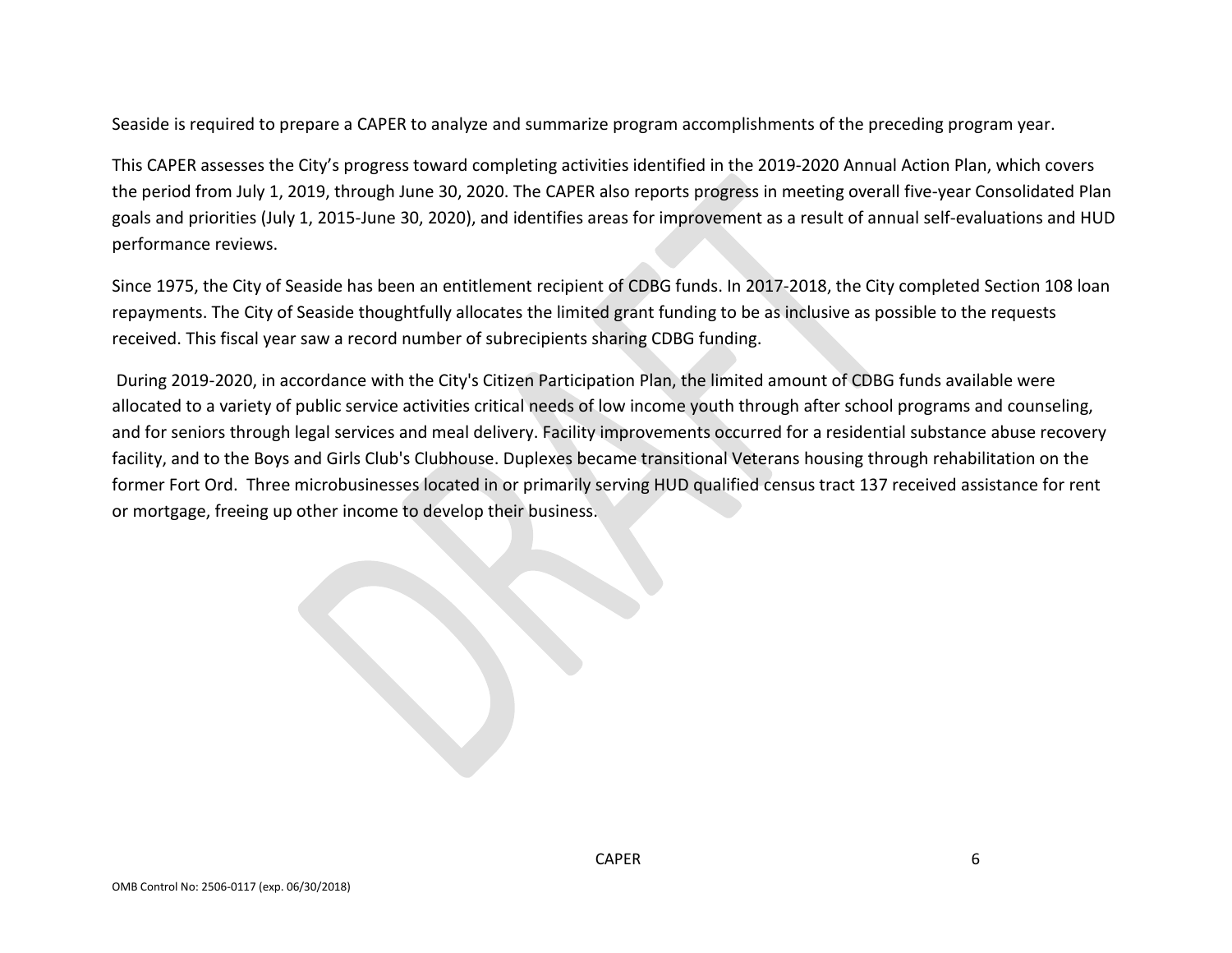# **CR-10 - Racial and Ethnic composition of families assisted**

**Describe the families assisted (including the racial and ethnic status of families assisted). 91.520(a)** 

|                                           | <b>CDBG</b> |
|-------------------------------------------|-------------|
| White                                     | 4,434       |
| <b>Black or African American</b>          | 902         |
| Asian                                     | 489         |
| American Indian or American Native        | 103         |
| Native Hawaiian or Other Pacific Islander | 138         |
| American Indian/Alaskan Native & White    | 1           |
| Asian & White                             | 1           |
| Black/African American & White            | 62          |
| Other multi-racial                        | 516         |
| Total                                     | 6,646       |
| Hispanic                                  | 2,537       |
| Not Hispanic                              | 4,109       |

**Table 2 – Table of assistance to racial and ethnic populations by source of funds**

#### **Narrative**

The City of Seaside has been able to assist over six thousand people through the CDBG program during 2019-2020. There is a significant mix of racial and ethnic families assisted by the program with a majority noted as Hispanic.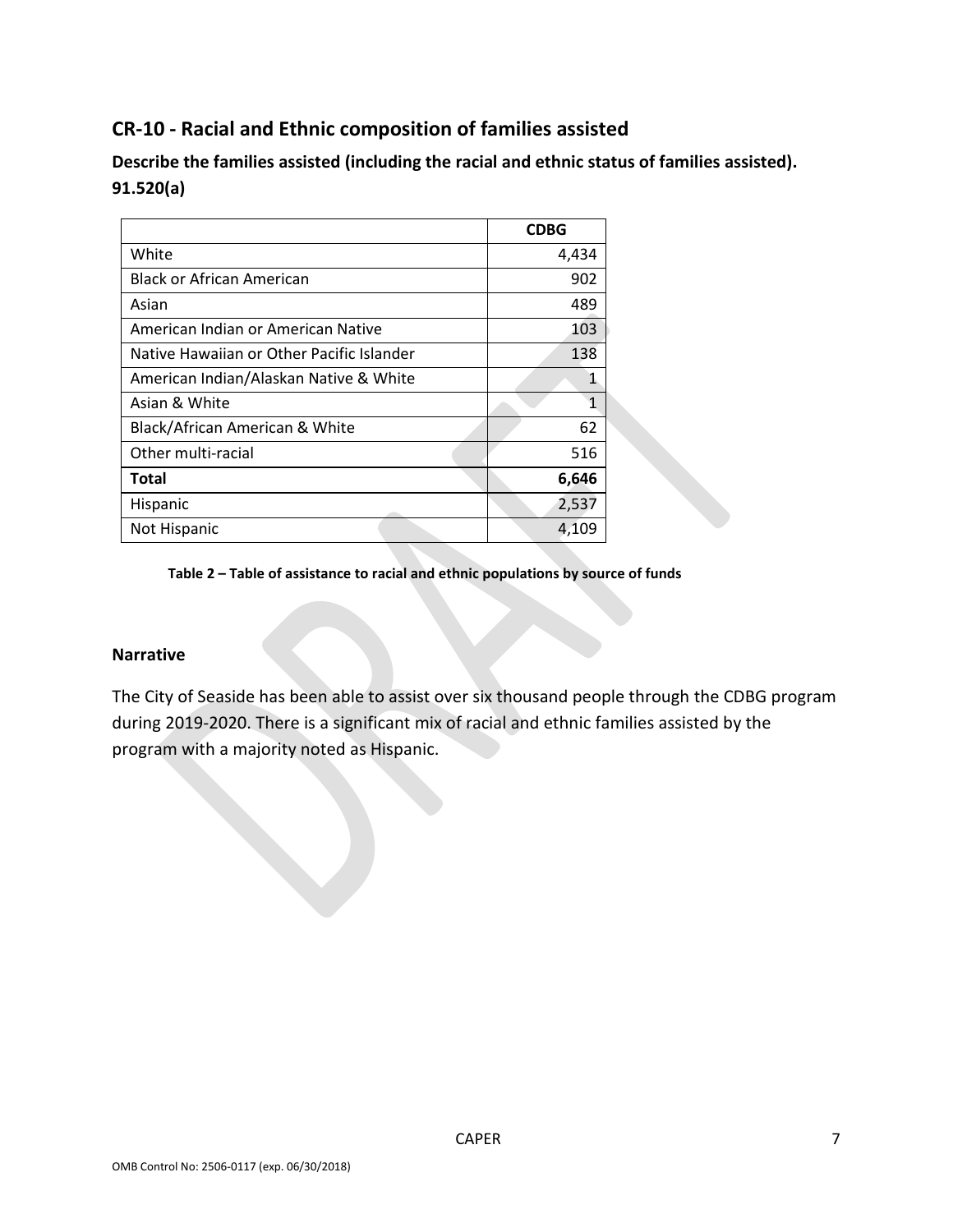# **CR-15 - Resources and Investments 91.520(a)**

| <b>Source of Funds</b> | Source           | <b>Resources Made</b><br>Available | <b>Amount Expended</b><br><b>During Program Year</b> |
|------------------------|------------------|------------------------------------|------------------------------------------------------|
| <b>CDBG</b>            | public - federal | 483,643.67                         | 395,124.95                                           |

#### **Identify the resources made available**

**Table 3 - Resources Made Available**

#### **Narrative**

During Fiscal Year 2019-2020, the City of Seaside's entitlement award was \$348,132, and program income was \$135,511.67. There were some funds carried forward from projects that were underway from previous year's funding, but not yet completed at the close of 2018-2019. See the PR-26 report in the appendices for a breakdown of grant funds and drawn amounts.

#### **Identify the geographic distribution and location of investments**

| <b>Target Area</b> | <b>Planned Percentage of</b><br><b>Allocation</b> | <b>Actual Percentage of</b><br><b>Allocation</b> | <b>Narrative Description</b> |
|--------------------|---------------------------------------------------|--------------------------------------------------|------------------------------|
| N/A                | N/A                                               | N/A                                              | N/A                          |

**Table 4 – Identify the geographic distribution and location of investments**

#### **Narrative**

The Section 108 loan that was obtained in 1995 has been paid in full. \$92,600 was expended for program administration (20% per HUD cap), and \$66,384.91 was expended for public services.

The CDBG funding provided public services on a citywide basis. During 2019-2020, the Boys and Girls Club purchased materials to improve the safety and energy efficiency of their clubhouse on LaSalle Avenue. Electrical improvements to the Community Human Services Genesis House are currently underway. An 8 bedroom duplex operated by the Veterans Transition Center at the former Fort Ord were rehabilitated so that previously homeless Seaside veterans and their families could transition back to a housed environment.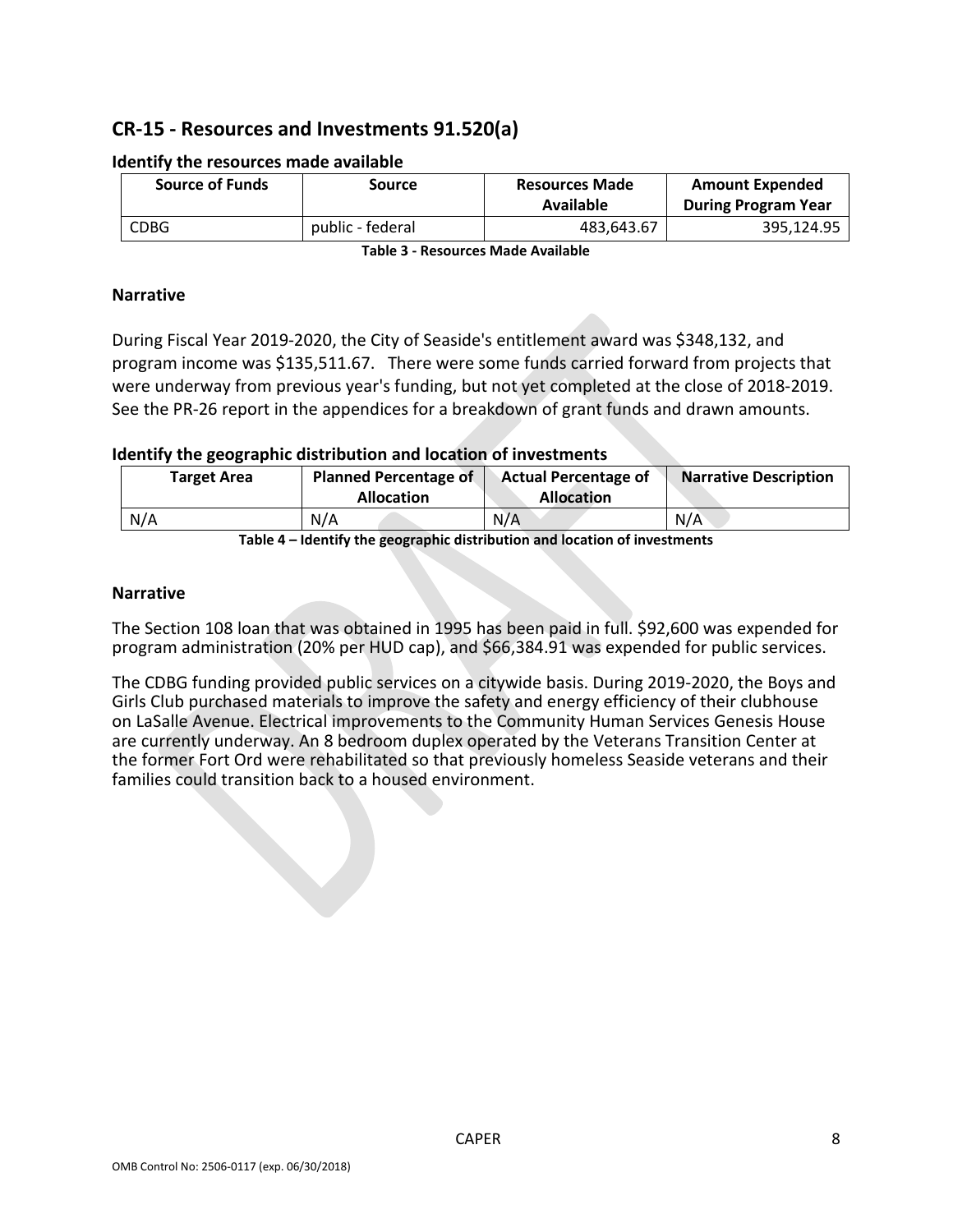**Leveraging**

**Explain how federal funds leveraged additional resources (private, state and local funds), including a description of how matching requirements were satisfied, as well as how any publicly owned land or property located within the jurisdiction that were used to address the needs identified in the plan.**

The City of Seaside's CDBG Program Policies and Procedures requires entities applying for CDBG program funds to identify leveraging resources and contributions of matching funds for all proposed projects, programs and activities as part of their CDBG funding application reviewed by the Community Development Advisory Committee during the process in accordance with the City of Seaside Citizen Participation Plan.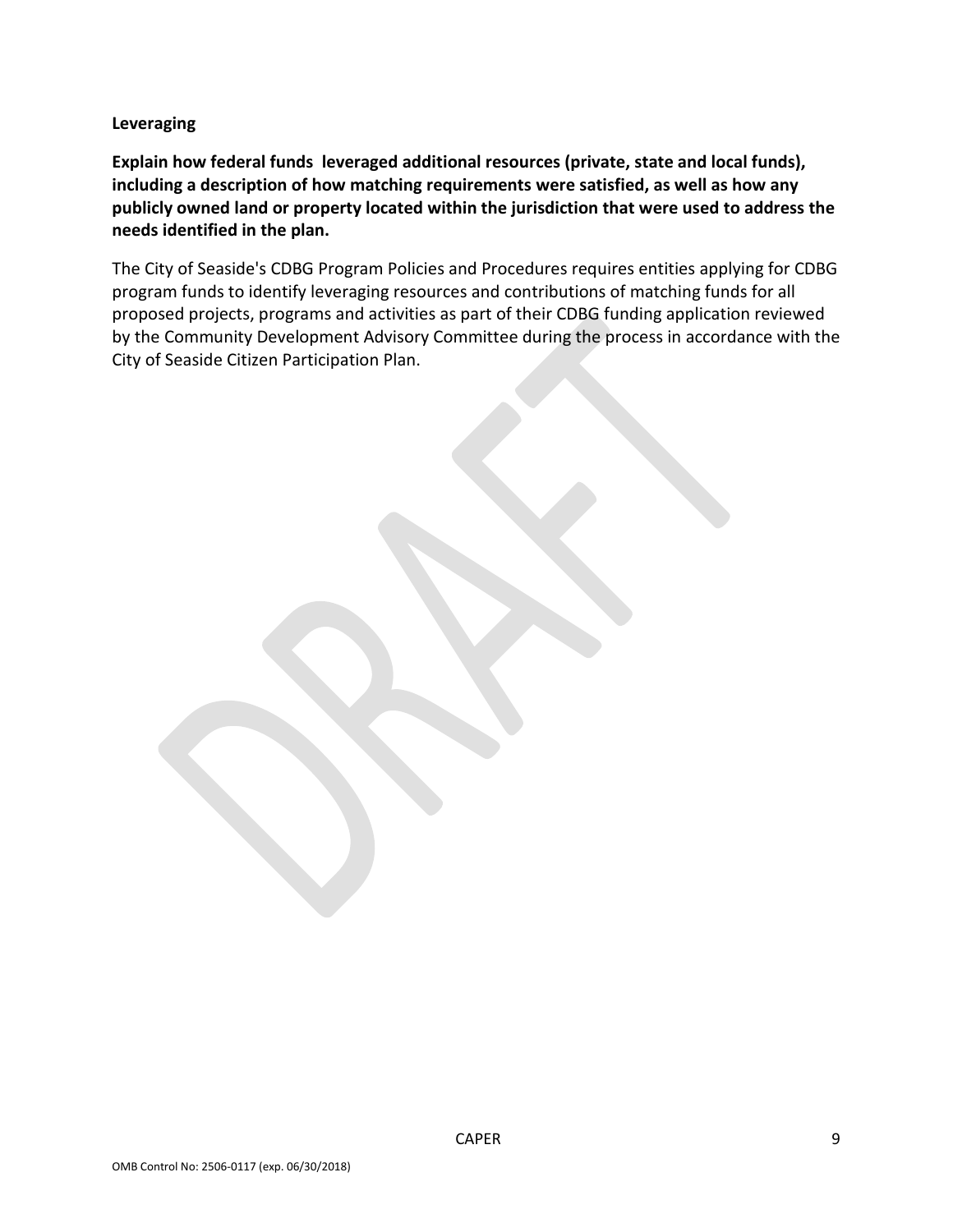# **CR-20 - Affordable Housing 91.520(b)**

**Evaluation of the jurisdiction's progress in providing affordable housing, including the number and types of families served, the number of extremely low-income, low-income, moderate-income, and middle-income persons served.**

|                                          | <b>One-Year Goal</b> | Actual |
|------------------------------------------|----------------------|--------|
| Number of Homeless households to be      |                      |        |
| provided affordable housing units        |                      |        |
| Number of Non-Homeless households to be  |                      |        |
| provided affordable housing units        | 0                    |        |
| Number of Special-Needs households to be |                      |        |
| provided affordable housing units        | 0                    |        |
| <b>Total</b>                             | O                    |        |

**Table 5 – Number of Households**

|                                        | <b>One-Year Goal</b> | Actual |
|----------------------------------------|----------------------|--------|
| Number of households supported through |                      |        |
| <b>Rental Assistance</b>               | 0                    |        |
| Number of households supported through |                      |        |
| The Production of New Units            | 0                    |        |
| Number of households supported through |                      |        |
| <b>Rehab of Existing Units</b>         | 0                    |        |
| Number of households supported through |                      |        |
| <b>Acquisition of Existing Units</b>   | 0                    |        |
| <b>Total</b>                           | 0                    |        |

**Table 6 – Number of Households Supported**

#### **Discuss the difference between goals and outcomes and problems encountered in meeting these goals.**

The Community and Economic Development Services staff was responsible for the administration of the (now inactive) housing rehabilitation program, along with the administration of public service activities and project oversight. Staff is charged with the continuing responsibility to forge new partnerships with other public agencies at the federal, state, and local level as well as with private housing developers and nonprofit organizations. The successes of many strategies and objectives detailed within the CAPER are the result of energy and creative efforts.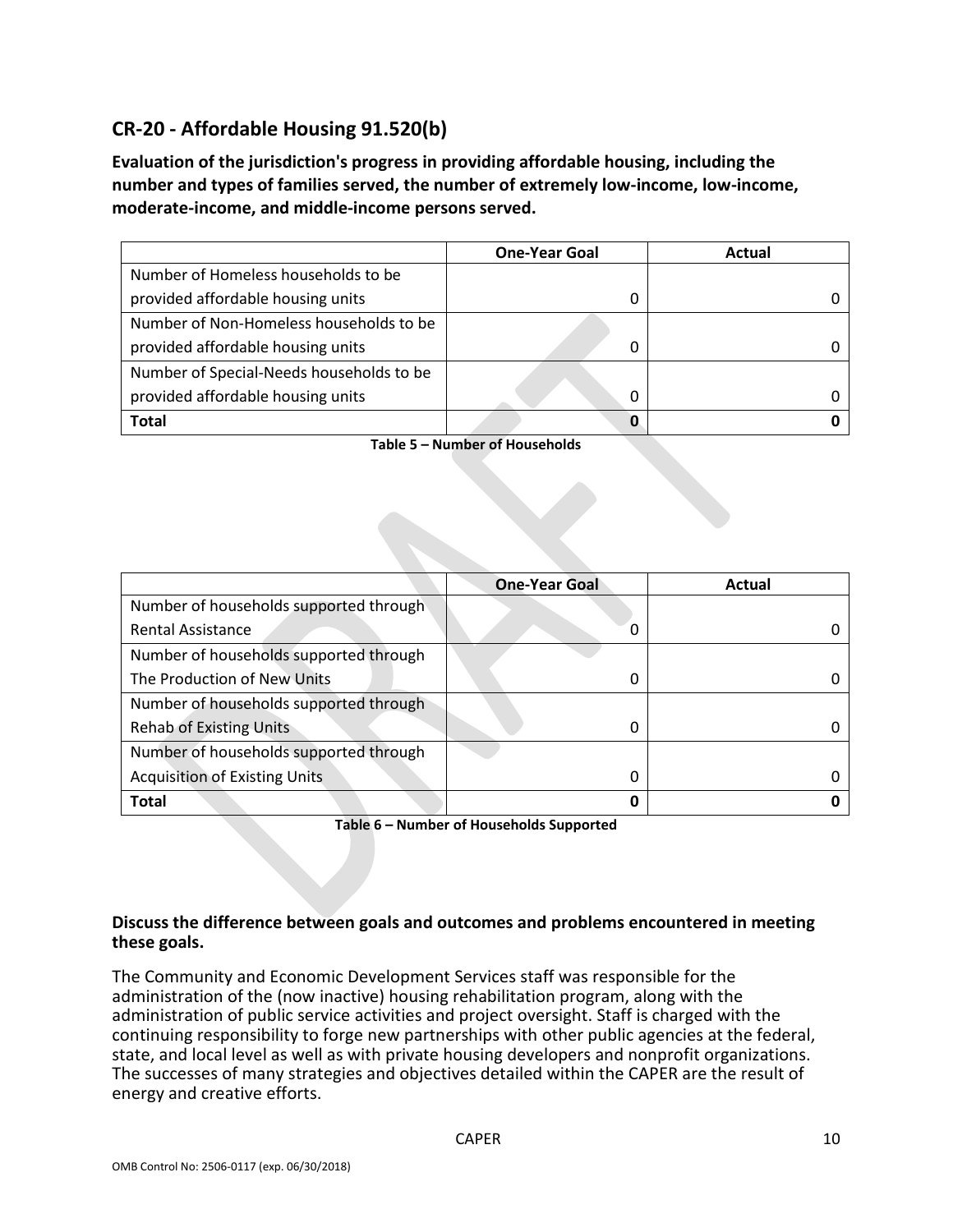The City works regularly with the U.S. Department of Housing and Urban Development's programs to help meet its housing and community development priorities. Additionally, the City works closely with a diverse group of nonprofit organizations to provide CDBG public service subrecipient funding.

The City's affordable housing efforts have centered on implementing a modified housing rehabilitation program that focuses on assistance to the city's low- to moderate-income residents. The City previously contracted with Rebuilding Together Monterey/Salinas (RTMS), a nonprofit organization, to implement a residential façade improvement program. RTMS identified several homes as potential projects. Two projects were completed in 2013–14. The contract for funding RTMS expired in June 2014. Subsequently, creative partnerships have and will continue to yield the City access to resources, which may not otherwise be available. The City of Seaside did not obtain any other grant funding sources for housing activities in 2019- 2020. The City is looking forward to upcoming development opportunities on the former Fort Ord and with infill housing with an anticipated sale for former Redevelopment Agency properties that will include inclusionary housing.

#### **Discuss how these outcomes will impact future annual action plans.**

Seaside will be continuing its association with the regional agencies and their projects, which include services serving Seaside. The primary public organization for affordable housing and supportive services in the City and County is the Housing Authority of Monterey County, a public housing authority whose mission is to develop and operate affordable public housing and implement supportive programs. The Housing Authority manages the Section 8 Housing and Family Self-Sufficiency Programs, essential to meet the City of Seaside's low income housing needs. The Housing Authority partners with a broad spectrum of community non-profits, city and county agencies, and state organizations to address affordable housing and housing shortage issues.

The capital development authority for the Monterey County Housing Authority is the Housing Authority Development Corporation. The Development Corporation works with a broad network of partners to facilitate local zoning agreements and finance affordable housing projects.

The City has always been concerned about poverty and has recognized the need of its citizens to live in safe and sanitary housing in decent neighborhoods. The City's first three redevelopment projects, Noche Buena, Del Monte Heights, and Hannon redevelopment projects, were exclusively residential projects providing decent housing in an urban environment.

In prior years, the City of Seaside was able to rely on funding from the Redevelopment Agency to construct and support housing programs including housing rehabilitation, down payment assistance and emergency repairs. Because redevelopment agencies were dissolved by the State of California, this funding is no longer available. Without the support provided by redevelopment, and specifically without housing set-aside funds, funding for housing programs is very limited. Moving forward, the City will focus on the highest priority needs with the limited funds available.

**Include the number of extremely low-income, low-income, and moderate-income persons served by each activity where information on income by family size is required to determine the eligibility of the activity.**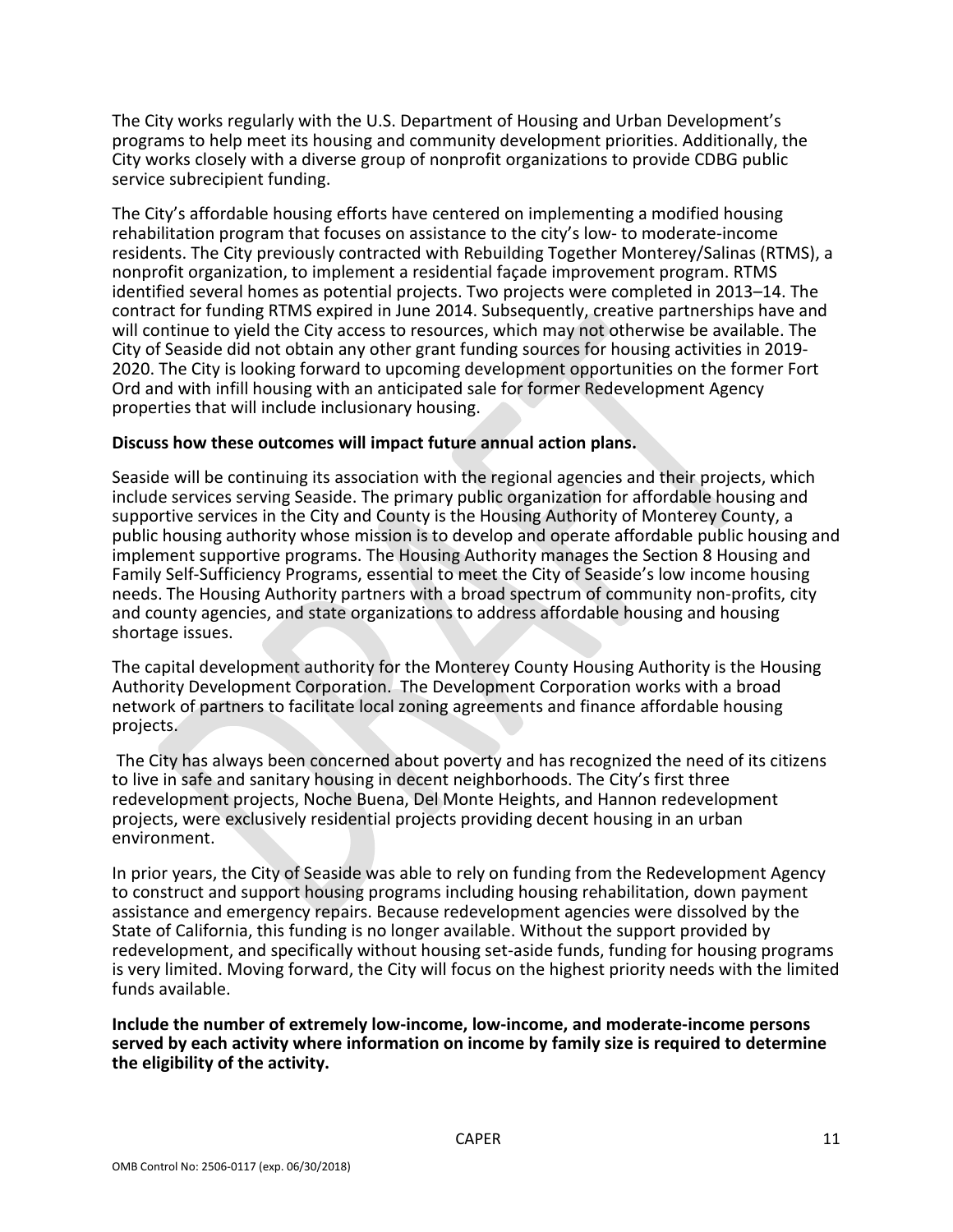| Number of Households Served | <b>CDBG Actual</b> | <b>HOME Actual</b> |
|-----------------------------|--------------------|--------------------|
| <b>Extremely Low-income</b> | 740                |                    |
| Low-income                  | 5.112              |                    |
| Moderate-income             | 551                |                    |
| Total                       | 6,403              |                    |

**Table 7 – Number of Households Served**

#### **Narrative Information**

Seaside is not currently a participant in HOME funding. Seaside is sensitive to the needs of residents with physical disabilities. Even though the City is not currently funding affordable housing activities, the Community Development Advisory Committee has noted that accessibility issues are important to receive project funding priority. Accessibility to the Seaside library is also of primary importance as the library provides a variety of services including internet access to persons of limited income and the homeless who may have "worst case needs". Project funding for Community Human Services' Genesis House substance abuse housing and the Boys and Girls club has also helped provide services to their targeted lowmoderate income populations, which includes homeless individuals. CDBG was provided to the Veterans Transition Center for rehabilitation of duplexes of their transitional housing program for Seaside Veterans on the Former Fort Ord.

The Housing Authority joined in an MOU executed April 27, 2017 with the County of Monterey as well as the Cities of Salinas, Seaside and Monterey to jointly prepare an Assessment of Fair Housing which has subsequently transitioned to an Analysis of Impediments per HUD directive. The AI was completed and has been adopted by the participating agencies prior to processing the next round of Consolidated Plans. The City of Seaside continues to participate in regional discussions regarding housing challenges.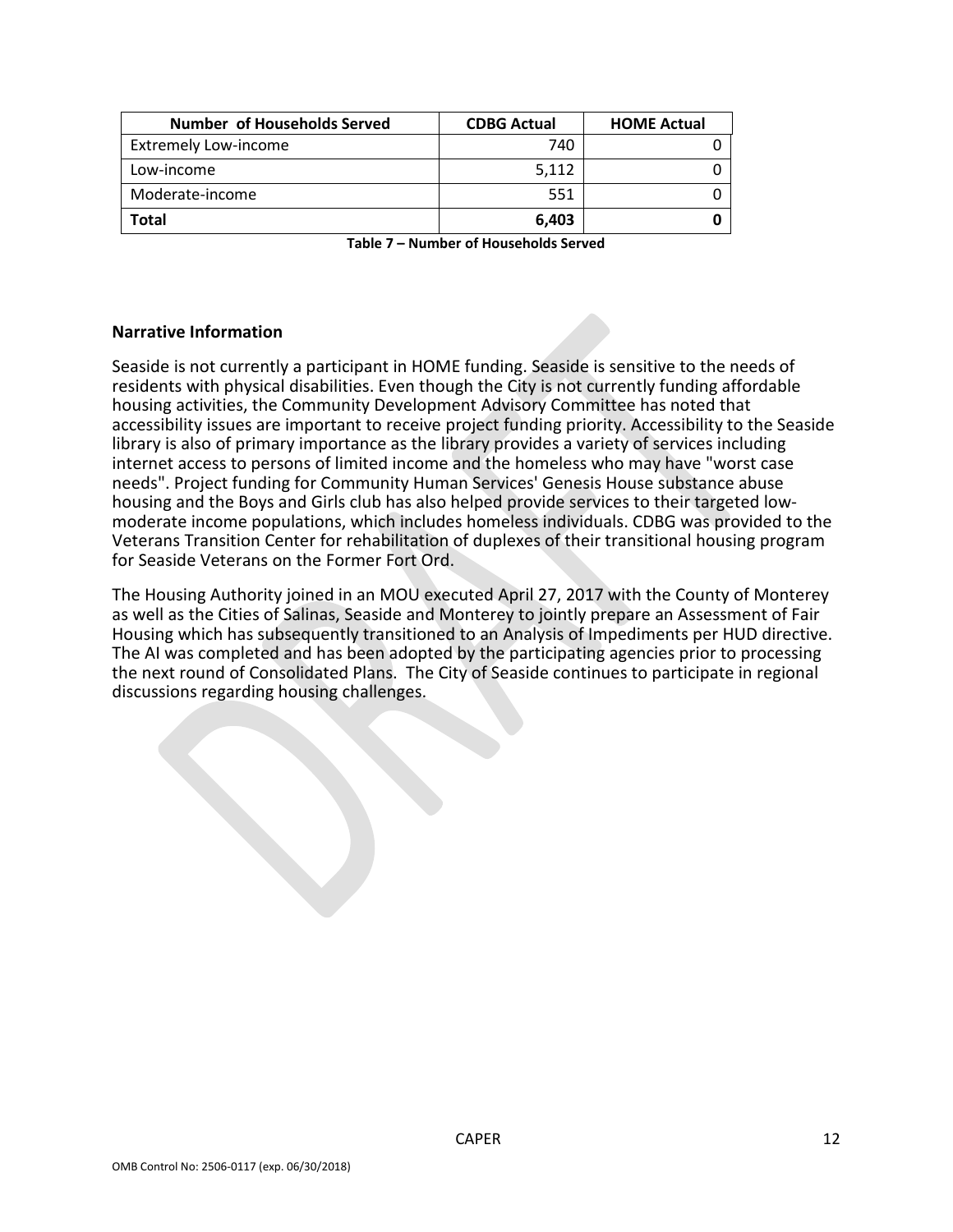# **CR-25 - Homeless and Other Special Needs 91.220(d, e); 91.320(d, e); 91.520(c)**

**Evaluate the jurisdiction's progress in meeting its specific objectives for reducing and ending homelessness through:**

## **Reaching out to homeless persons (especially unsheltered persons) and assessing their individual needs**

The primary nonprofit organization for homeless support in Monterey and San Benito counties is the Coalition of Homeless Services Providers, a coalition of 11 service provider agencies for homeless persons, persons with AIDS/HIV, and other persons with special needs. The Coalition is the County's designated Continuum of Care (CoC) Coordinator.

A census of local homeless is conducted every two years. The most recent census was conducted in Monterey and San Benito Counties on January 31, 2019 and was administered to 450 unsheltered and sheltered homeless individuals. The final report has been released and is available online. The homeless count for the County has decreased from 2,837 in 2017 to 2,422 in 2019. Homeless in the City of Seaside in 2019 has increased from 98 in 2017 to 182 in 2019. The City will take this increase into account when allocating future CDBG funding and attempt to lower the number of homeless persons.

The City of Seaside created a separate Homeless committee during 2017-2018 to concentrate Homelessness issues. That Committee was invited by the Community Development Advisory Committee to participate in their September 2018 Community Needs Workshop and several of their members attended. In early 2019 state grant funding became available for homeless needs. The City of Seaside partnered with Monterey County and the local Continuum of Care to seek funding for a homeless facility to be located in census tract 137. The building of this facility is still a goal for the City and the CoC.

The City has allocated and expended CDBG funding for the Veterans Transition Center's facility at the former Fort Ord to create emergency shelter beds for Seaside veterans. In 2019-2020 this funding went towards the renovation of an 8-bedroom duplex. The availability of this duplex will help to reduce the number of homeless veterans in the City of Seaside while giving them a place to stay while they receive help to find more permanent housing.

### **Addressing the emergency shelter and transitional housing needs of homeless persons**

The Coalition of Homeless Services Providers reviewed applications which represented transitional housing programs, rental assistance programs and permanent housing programs. The Coalition identified application deficiencies and worked with applicants to perform corrective action to ensure proposals met HUD guidelines and thresholds. The Coalition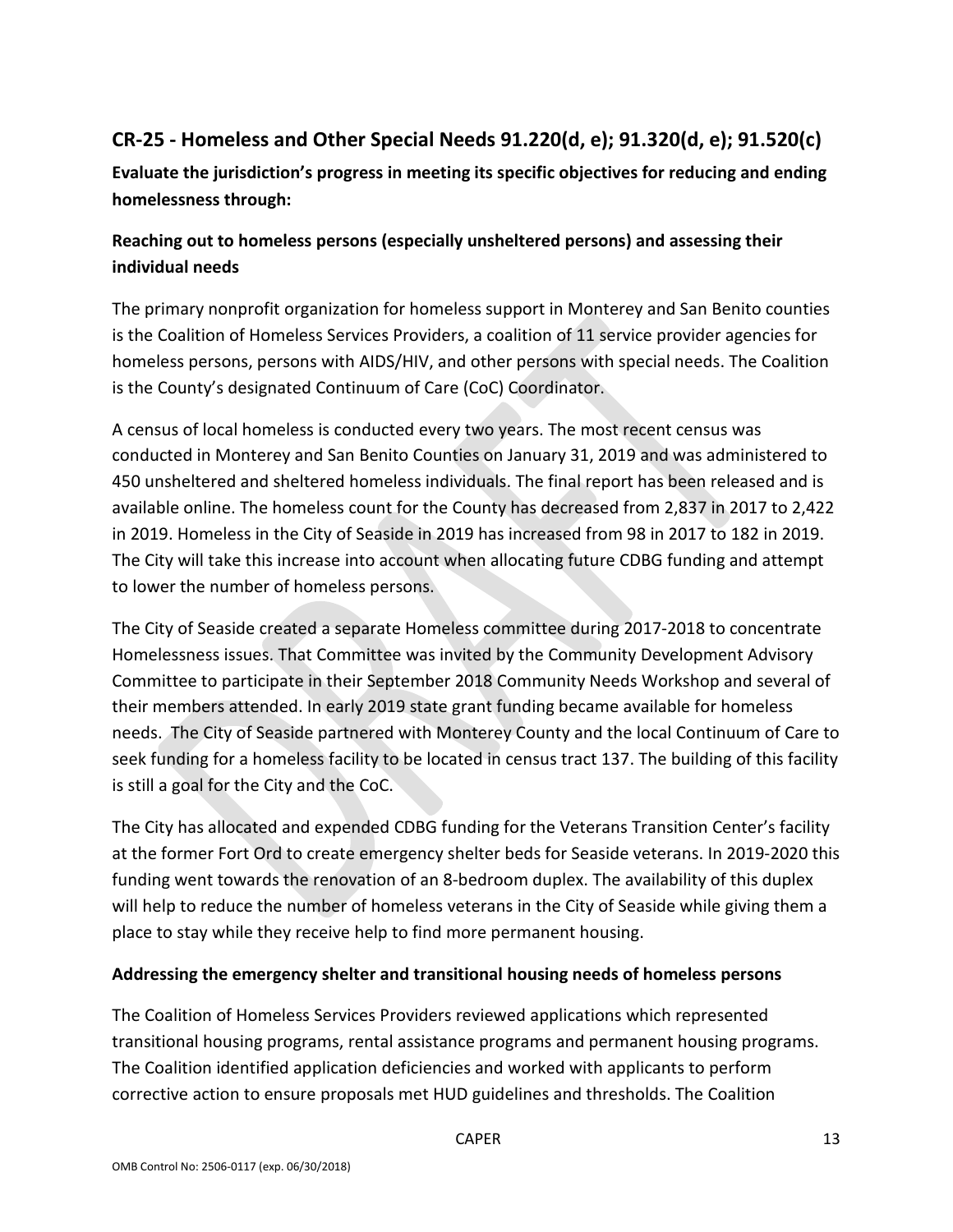received and validated documentation of Certification of Consistency with Consolidated Plans and as submitted by various jurisdictions. The Coalition worked extensively with the regional HUD field office to transfer a permanent housing program from an agency going out of business to another homeless service agency. Contract transfer was found to be a complicated and timeconsuming activity.

Technical assistance from HUD helped the continuum assess current homeless program inventory, examine Housing First models and position the community to implement Coordinated Entry. The Coalition worked with HPRP Committee and Supportive Services for Veterans Families (SSVF) grantees to implement a manual pilot Coordinated Entry system.

Like most agencies around the nation, our community lacks the resources required to meet all of the needs of people experiencing homelessness. Coordinated Entry will help prioritize assistance based upon vulnerability and severity of service needs to ensure that people who need assistance the most can receive it in a timely manner.

CDBG funding has assisted the Veterans Transition Center (VTC) in rehabilitating duplexes on the former Fort Ord for transitional housing needs for Seaside veterans and their families. Funding will continue for the VTC in 2020-2021 to fund a HVAC replacement and more renovations for the facility.

**Helping low-income individuals and families avoid becoming homeless, especially extremely low-income individuals and families and those who are: likely to become homeless after being discharged from publicly funded institutions and systems of care (such as health care facilities, mental health facilities, foster care and other youth facilities, and corrections programs and institutions); and, receiving assistance from public or private agencies that address housing, health, social services, employment, education, or youth needs**

The City of Seaside certified that The Coalition of Homeless Services Providers' application to HUD's Homeless Assistance Programs for 2018 was consistent with Seaside's Consolidated Plan: New Projects (through Bonus) Mid Pen Housing permanent supportive housing Soledad Street (81 units in Salinas). Renewal projects with Community Human Services transitional housing program Safe Passages located in Monterey (available County-wide), Community Homeless Solutions, aka Shelter Outreach Plus, 3 transitional programs located in Marina and available Countywide--Homeward Bound, MOST/Lexington Court, Men in Transition and Caza De Paz (HIV/AIDS housing assistance); Housing Authority of Monterey County , renewal funding for Pueblo Del Mar in Marina with Countywide availability. Interim, Inc.'s three permanent housing support programs, MCHOPE, Shelter Plus Care and Sandy Shores (all available countywide. San Benito Health and Human Services renewal funding for Helping Hands apartments scattered through San Benito County and the Veterans Transition Center's Coming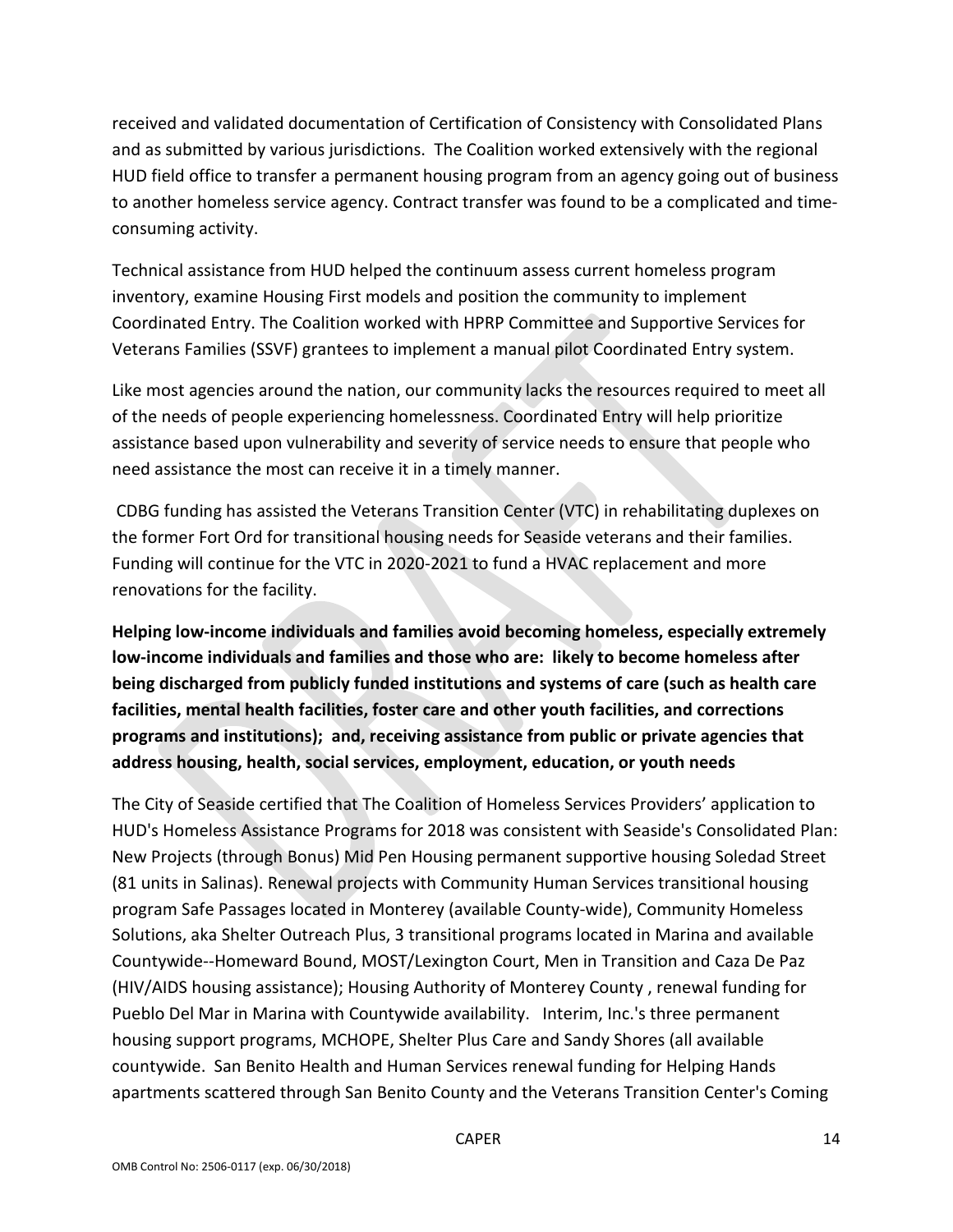Home transitional housing for Veterans in both Monterey and San Benito Counties. CA-506 Planning Grant focuses on HEARTH Act priorities.

**Helping homeless persons (especially chronically homeless individuals and families, families with children, veterans and their families, and unaccompanied youth) make the transition to permanent housing and independent living, including shortening the period of time that individuals and families experience homelessness, facilitating access for homeless individuals and families to affordable housing units, and preventing individuals and families who were recently homeless from becoming homeless again**

In 2019-2020, electrical improvements began at Community Human Services' Genesis House residential facility (substance abuse transitional housing) improving the transitional living conditions for its residents by increasing the energy efficiency. The Veterans Transition Center also continued to rehabilitate duplexes to house Seaside homeless Veterans and families.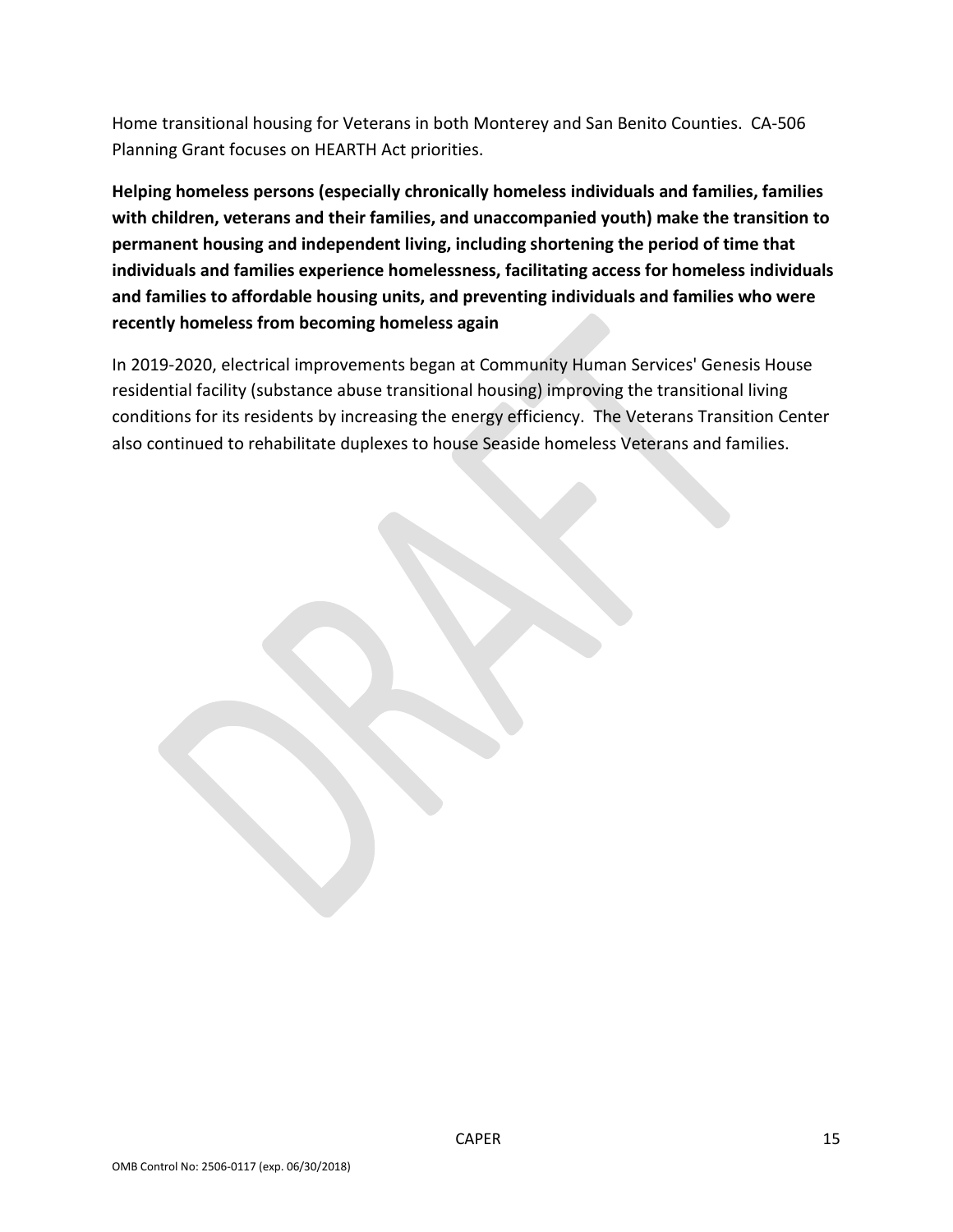# **CR-30 - Public Housing 91.220(h); 91.320(j)**

### **Actions taken to address the needs of public housing**

City staff is charged with the continuing responsibility to forge new partnerships with other public agencies at the federal, state, and local level as well as with private housing developers and nonprofit organizations. The successes of many strategies and objectives detailed within the CAPER are the result of the energy and creative efforts of these staff members. Seaside works regularly with the U.S. Department of Housing and Urban Development's programs to help meet its housing and community development priorities. Additionally, the City works closely with a variety of nonprofit organizations through CDBG public service and public facility improvement funding.

A Seaside public service subrecipient for 2019-2020, the Eden Council for Hope and Opportunity (ECHO), was given CDBG funding to provide fair housing services. These services will help to reduce housing discrimination, prevent homelessness, and reduce illegal housing practices. This will be done by providing housing counseling, conducting discrimination investigation, and providing mediation, advocacy, and education/outreach to low-moderate income tenants in the City of Seaside.

As available funding decreased, Seaside's affordable housing efforts centered on implementing a modified housing rehabilitation program focused on assistance to the city's low- to moderateincome residents. Rebuilding Together Monterey/Salinas (RTMS), a nonprofit organization, was contracted to implement a residential façade improvement program. RTMS identified several homes as potential projects. The contract for funding with RTMS expired in June 2014. Creative partnerships have and will continue to yield the City access to resources, which may not otherwise be available.

## **Actions taken to encourage public housing residents to become more involved in management and participate in homeownership**

The City's Housing Element is part of the General Plan Update currently in process. Many meetings have been and will be continue to be scheduled during the course of the General Plan Update process which was unexpectedly delayed.

The Family Self Sufficiency Program is designed to help families become financially independent of cash aid assistance by obtaining employment. Successful participating families are rewarded with a savings account that is established by the HACM. Additionally, the HACM's commitment to its program participants is solidified by the HACM partnering and collaborating with a variety of local service providers that are equally interested in helping families reach their goal of selfsufficiency. Services may include career counseling, education (GED and beyond), financial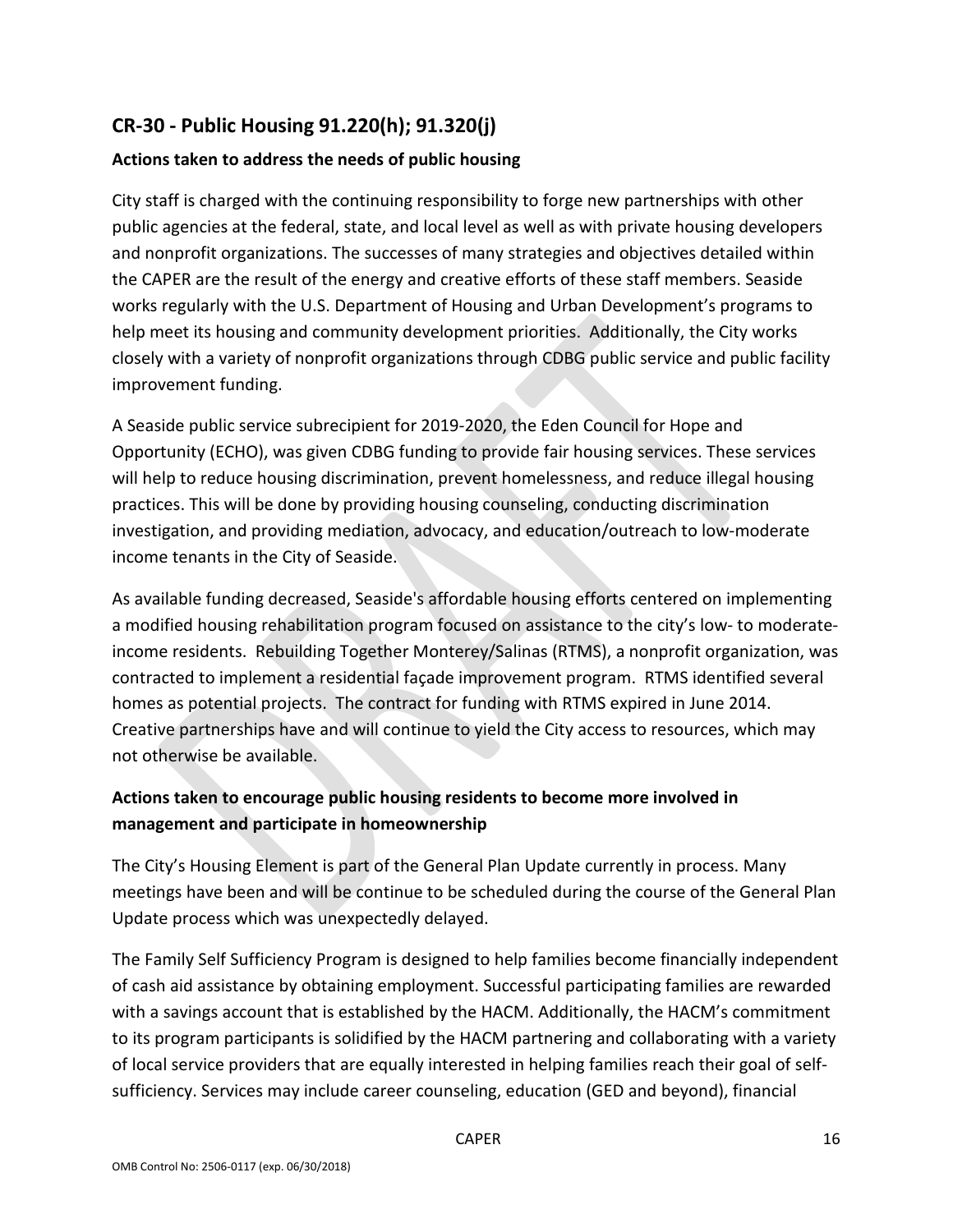literacy, job training and parenting skills.

### **Actions taken to provide assistance to troubled PHAs**

The Housing Authority of Monterey County (HAMC) is a public housing authority whose mission is to develop and operate affordable public housing and implement supportive programs. HAMC is the primary public organization for affordable housing and supportive services in the area and manages the Section 8 Housing and Family Self-Sufficiency Programs. Both programs are essential to meeting the City of Seaside's low-income housing needs. The Housing Authority partners with a broad spectrum of community non-profits, city and county agencies as well as state organizations to address affordable housing and housing shortage issues. The capital development authority for the Monterey County Housing Authority is the Housing Authority Development Corporation which relies upon a broad network of partners to complete all of its developments. The Development Corporation works to facilitate local zoning agreements and finance affordable housing projects.

The City's first three redevelopment projects, Noche Buena, Del Monte Heights, and Hannon redevelopment projects, were exclusively residential projects providing decent housing in an urban environment. Seaside residents are concerned about poverty and the City of Seaside has recognized the need for its citizens to live in safe and sanitary neighborhood housing. In prior years, the City of Seaside was able to rely on funding from the Redevelopment Agency to construct and support housing programs including housing rehabilitation, down payment assistance and emergency repairs. Because redevelopment agencies were dissolved, this funding is no longer available. Without the support provided by redevelopment, and specifically without housing set-aside funds, funding for housing programs is very limited. Moving forward, the City will focus on the highest priority needs with the limited funds available.

The City has not directly received any housing discrimination complaints in 2019-2020, nor has it received court orders, or HUD-imposed/state-imposed sanctions affecting the provisions of fair housing laws. One of our public services subrecipients, ECHO, provides fair housing services and tenant-landlord counseling. The City's priorities in affirmatively furthering fair housing and the analysis of impediments remain focused on educating the general public on fair housing issues and policies to keep individuals aware of their rights and remedies under state and federal laws, and keeping housing providers and real estate persons knowledgeable on housing discriminatory practices and consequences. Seaside did not allocate CDBG funds to directly to housing activities. As a result of the lack of resources available to the City and the lack of staffing to oversee or implement housing programs, there are no non-CDBG housing activities to report at this time.

It should be noted that the institution of short term rentals will establish funding for the future.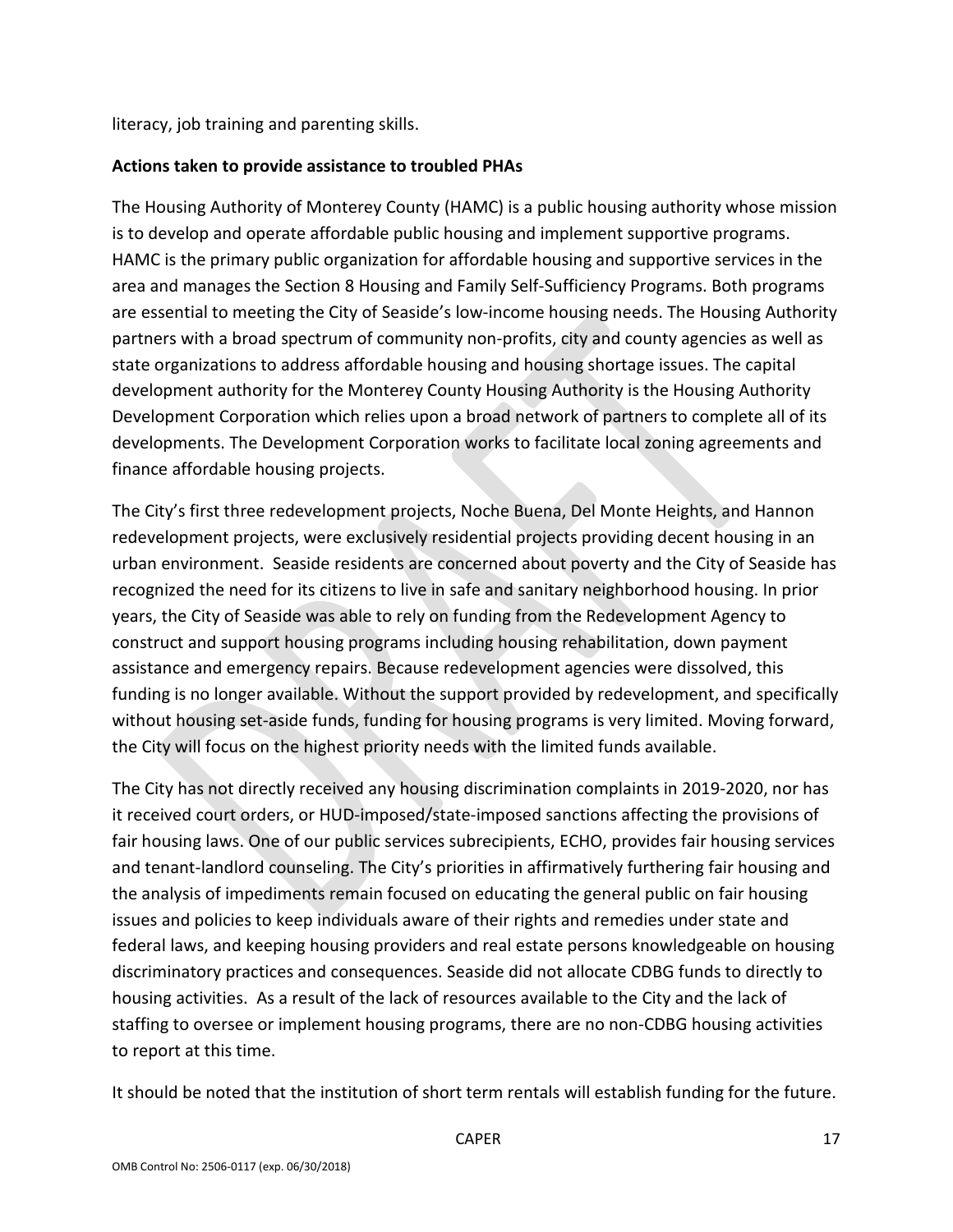A transient occupancy tax began in the second half of 2018 requiring 50% of the funds generated to go into a dedicated fund to assist affordable housing programs and activities with the direction of the City Council.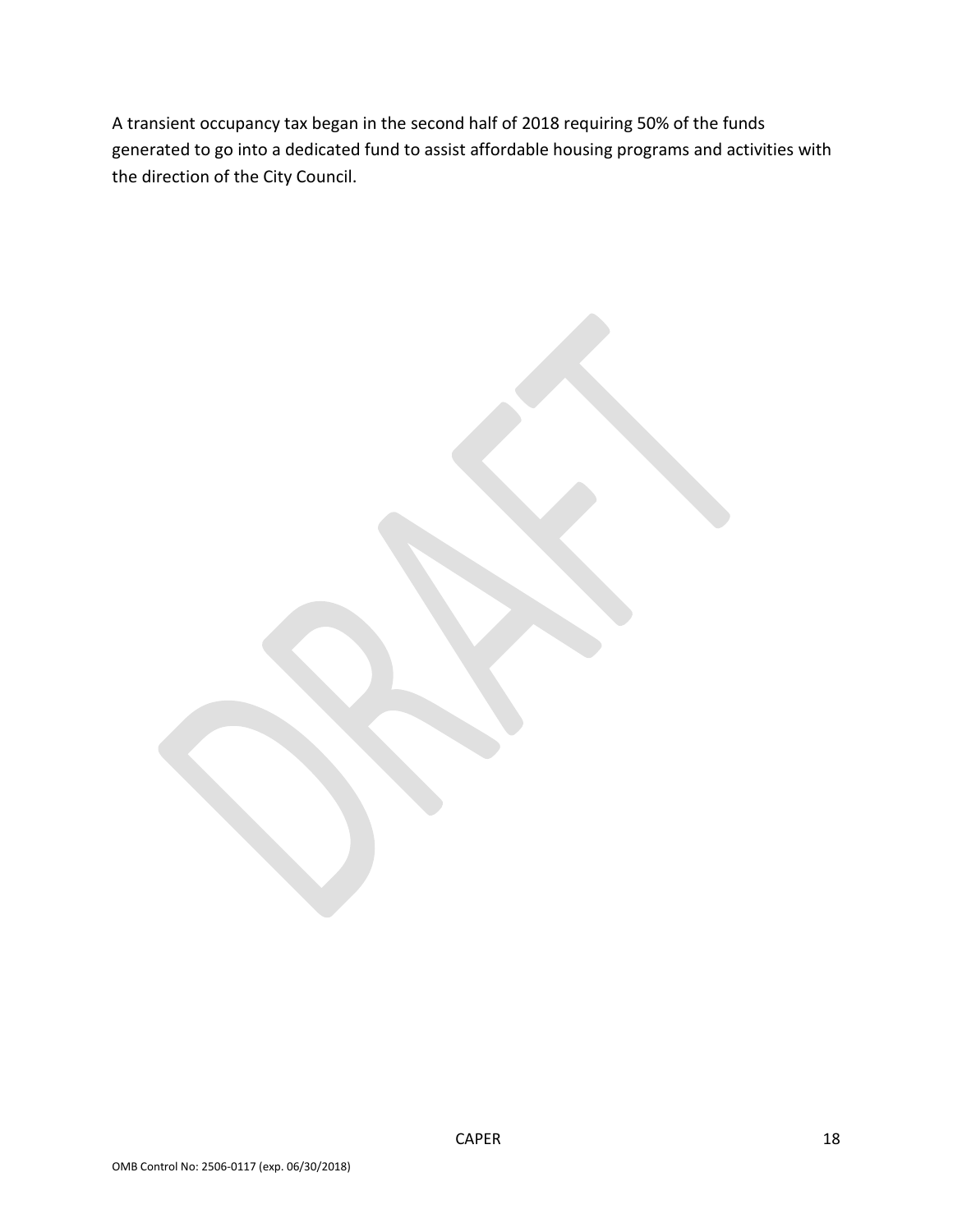# **CR-35 - Other Actions 91.220(j)-(k); 91.320(i)-(j)**

**Actions taken to remove or ameliorate the negative effects of public policies that serve as barriers to affordable housing such as land use controls, tax policies affecting land, zoning ordinances, building codes, fees and charges, growth limitations, and policies affecting the return on residential investment. 91.220 (j); 91.320 (i)**

The City of Seaside is in the process of updating the General Plan and has conducted community workshops, task force meetings, bi-weekly staff meetings and City Advisory team meetings as needed. As a result of the updating process, zoning ordinance changes and review of all policies and procedures will be necessary to determine items that should be updated, removed or otherwise amended. During 2019-2020, General Plan update activities included updating of the draft General Plan and EIR document as a result of legal actions affecting the proposed plan. A draft of the General Plan is available for the public to review online. Updates to the General Plan will continue into 2021.

Every year, the CDAC hosts a Community Needs Workshop in September to get community feedback. The feedback is helpful not only for the Annual Action Plan, but is also a good indicator of community perception of the quality of life.

### **Actions taken to address obstacles to meeting underserved needs. 91.220(k); 91.320(j)**

The Community Development Advisory Committee hosts an annual Community Needs Workshop which includes a brainstorming session including the topics of what do we have? What do we need? What are our problems? Are these things that can be addressed? The feedback shapes the Annual Action plan and is used to encourage neighborhood groups to start their own efforts for projects that may or may not eventually receive CDBG funds.

The CDAC hosted a community partner workshop in May 2018 as part of the Monterey County joint agency Analysis of Impediments that was approved in early 2019 by the Cities of Salinas, Monterey and Seaside, Monterey County (urban county) and the Housing Authority of Monterey County

### **Actions taken to reduce lead-based paint hazards. 91.220(k); 91.320(j)**

The City did not conduct any activities for which lead-based paint clearance was necessary in 2019-2020.

However, the City does conduct a visual assessment to identify lead-based paint hazards when necessary and contracts with certified lead-based paint inspectors as required by state law. The brochure published by the US Environmental Protection Agency entitled "Protect Your Family from Lead in Your Home" is linked on the City website and is available at the Seaside Creates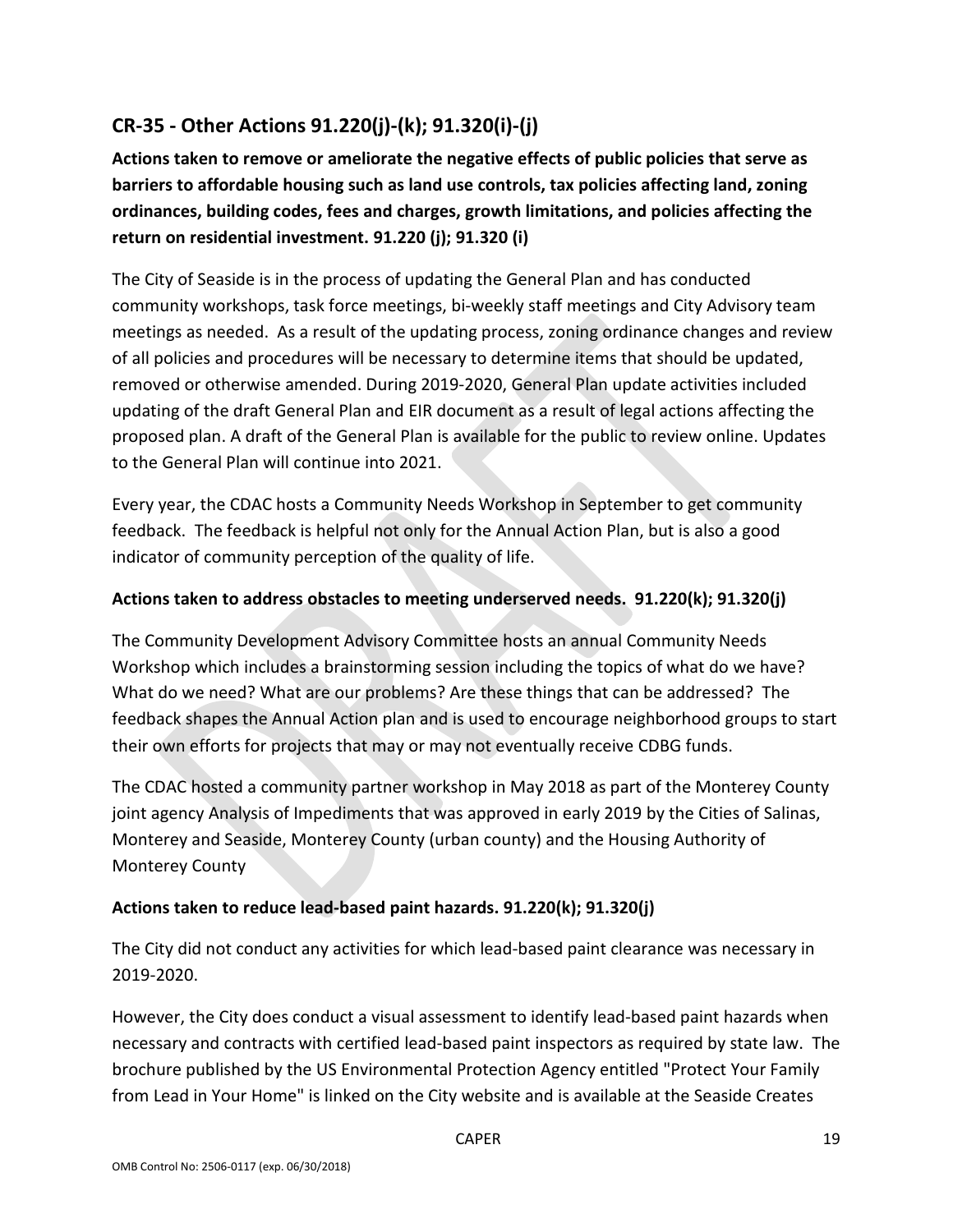office at 656 Broadway. This brochure is also available at the Seaside Library. The brochure and others are available on the US EPA website https://www.epa.gov/lead/documents-andoutreach-materials.

The City encourages contractors for CDBG project to use Section 3 contractors and/or employees. All subrecipients undertaking construction projects are encouraged to specifically invite Disadvantaged Business Enterprises (including women-owned) to bid.

### **Actions taken to reduce the number of poverty-level families. 91.220(k); 91.320(j)**

During the program year, the City worked with several organizations that focus on increasing self-sufficiency among lower-income populations. These organizations included the Legal Services for Seniors, which provides legal services pertaining to housing, health, and finances for elderly residents, and Community Human Services, which provides drug rehabilitation. Organizations that help youth start off on the right path include Community Partnership for Youth, The Village Project, and Girls, Inc. CDBG funding has helped the Veterans Transition Center rehabilitate duplexes on the former Fort Ord for transitional housing for Seaside homeless veterans. An afterschool community program at the Greater Victory Temple provides tutoring and community interaction. CDBG funded projects include Section 3 policies to help reduce the number of poverty level families as well.

## **Actions taken to develop institutional structure. 91.220(k); 91.320(j)**

In 2012, the Community Development Advisory Committee (CDAC) was formed as part of the City's Citizen Participation Plan. The CDAC has regularly scheduled monthly meetings, and is an active and viable part of the planning and management for CDBG funds. The CDAC provides valuable feedback to staff and ensures citizen participation. The CDAC holds an annual community assessment workshop to review CDBG program accomplishments and discuss program performance. The CDAC prepared the City Council mandated annual Seaside Boards and Commissions report on time and was received successfully. The CDAC continues to experience member turnover.

The community interest in Seaside's CDBG program has dramatically increased over the years. The two-year application cycle for the 2018-2020 funding cycle experienced a record number of applications. The CDAC received the applications for review in multiple binders in large boxes. The volume of paper applications and the limitation of the City's email firewall system were factors involved with the City of Seaside's transition to a web-based CDBG reporting process starting in the summer of 2018. All report and applications are now coordinated through a streamlined online process.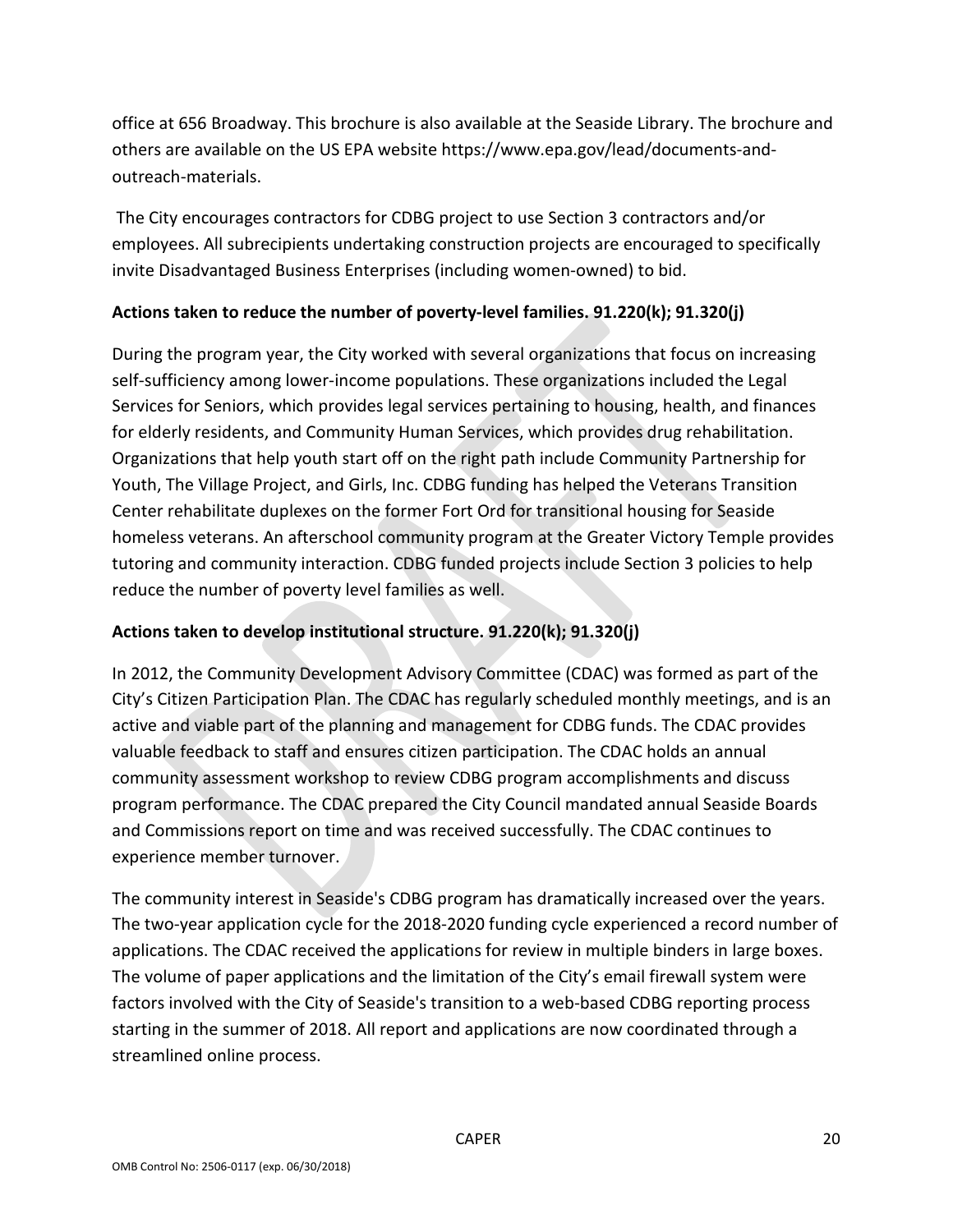Staff provided guidance and assistance to public service providers in the form of improving the collection of data on persons served and documenting services provided. Staff has implemented tracking of grant budgets and expenditures within City accounting systems that mirror the Integrated Disbursement and Information System (IDIS) and are regularly reconciled to IDIS. Staff provides quarterly reports to the CDAC that describe program progress.

## **Actions taken to enhance coordination between public and private housing and social service agencies. 91.220(k); 91.320(j)**

Housing and economic development/blight removal programs had to reinvent and restart after the loss of staff and redevelopment funding. The goals associated with those activity types have not kept pace. These programs have proven challenging to implement on a small scale with limited staffing.

The City is exploring options to produce affordable housing through activities that provide rental assistance, production of new units, rehabilitation of existing units, or acquisition of existing units. This includes housing for homeless, non-homeless, and special needs households. The Finance Department coordinates loan monitoring of the recipients of CDBG home improvement loans issued in previous years. These loans were monitored for compliance in the program (residency, insurance, etc.).

The City of Seaside is teamed with the Housing Authority of Monterey County as well as the City of Salinas, the City of Monterey, and Monterey County on a joint Analysis of Impediments to Fair Housing. The document has been completed and is available for review online.

## **Identify actions taken to overcome the effects of any impediments identified in the jurisdiction's analysis of impediments to fair housing choice. 91.520(a)**

The City aligned with other agencies in Monterey County and completed an Analysis of Impediments document. The goal was to complete the task by the next writing of our Consolidated Plans, which occurred earlier in 2020. The AI was completed and approved by all agencies involved.

The City displays fair housing materials at City Hall, and copies of these materials are free to the public. Fair housing information is sent free of charge to those who request it. In addition, the City promotes fair housing awareness in its housing programs and works with housing providers in the city to ensure the fair and equitable treatment of persons and households seeking housing in Seaside. This year, Eden Council for Hope and Opportunity (ECHO) was one of the Public Services recipients providing fair housing services to Seaside.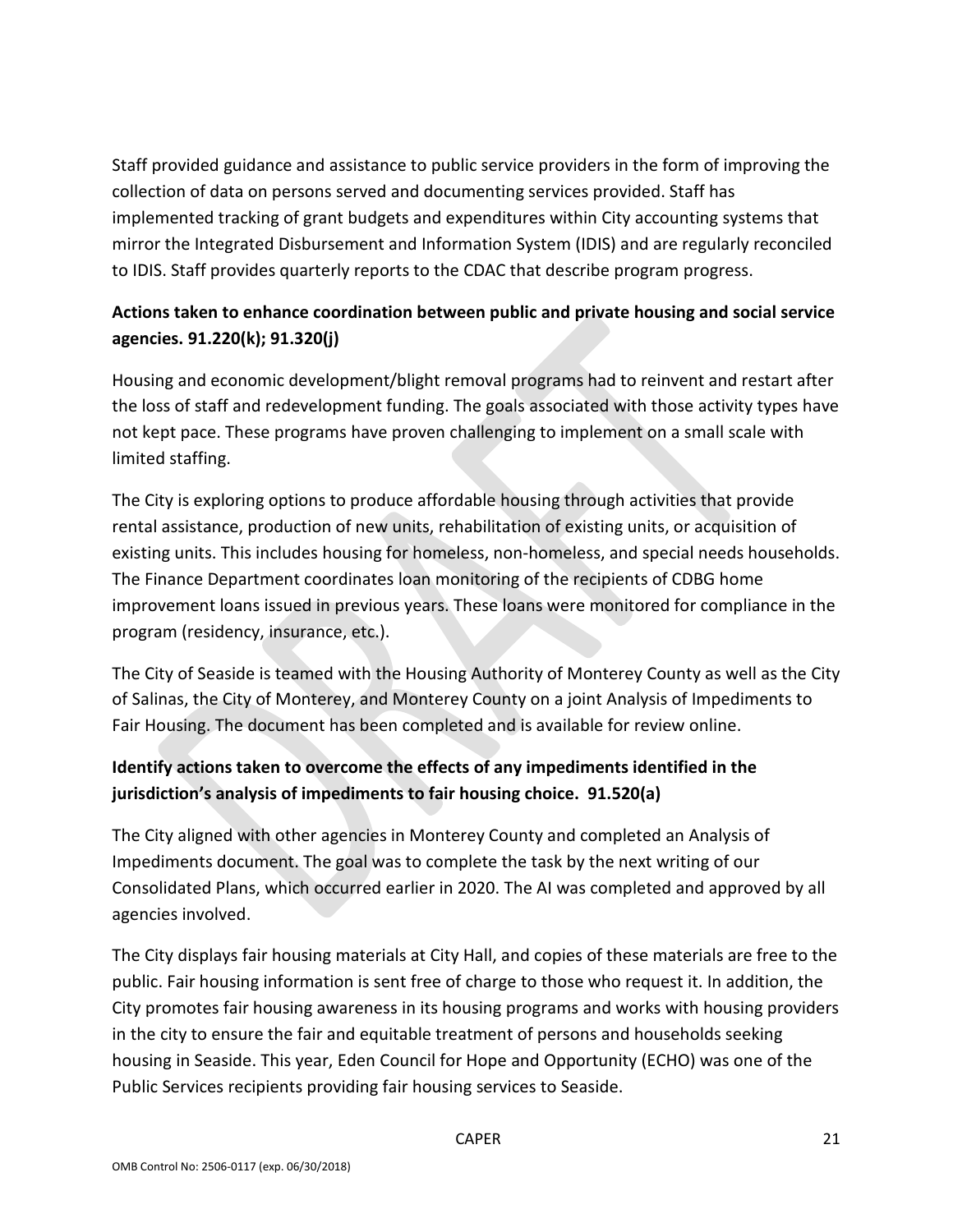The primary public organization for affordable housing and supportive services in the City and County is the Housing Authority of Monterey County, a public housing authority whose mission is to develop and operate affordable public housing and implement supportive programs. The Housing Authority manages the Section 8 Housing and Family Self-Sufficiency Programs. Both programs are essential to meeting the City of Seaside's low-income housing needs. The Housing Authority partners with a broad spectrum of community non-profits, city and county agencies, and state organizations to address affordable housing and housing shortage issues.

The capital development authority for the Monterey County Housing Authority is the Housing Authority Development Corporation which relies upon a broad network of partners to complete all of its developments. The Development Corporation works to facilitate local zoning agreements and finance affordable housing projects.

The City has always been concerned about poverty and has recognized the need of its citizens to live in safe and sanitary housing in decent neighborhoods. The City's first three redevelopment projects, Noche Buena, Del Monte Heights, and Hannon redevelopment projects, were exclusively residential projects providing decent housing in an urban environment.

In prior years, the City of Seaside was able to rely on funding from the Redevelopment Agency to construct and support housing programs including housing rehabilitation, down payment assistance and emergency repairs. Because redevelopment agencies were dissolved, this funding is no longer available. Without the support provided by redevelopment, and specifically without housing set-aside funds, funding for housing programs is very limited. Moving forward, the City is earmarking funding from the implementation of short-term rental transient occupancy tax to be used for affordable housing projects/programs.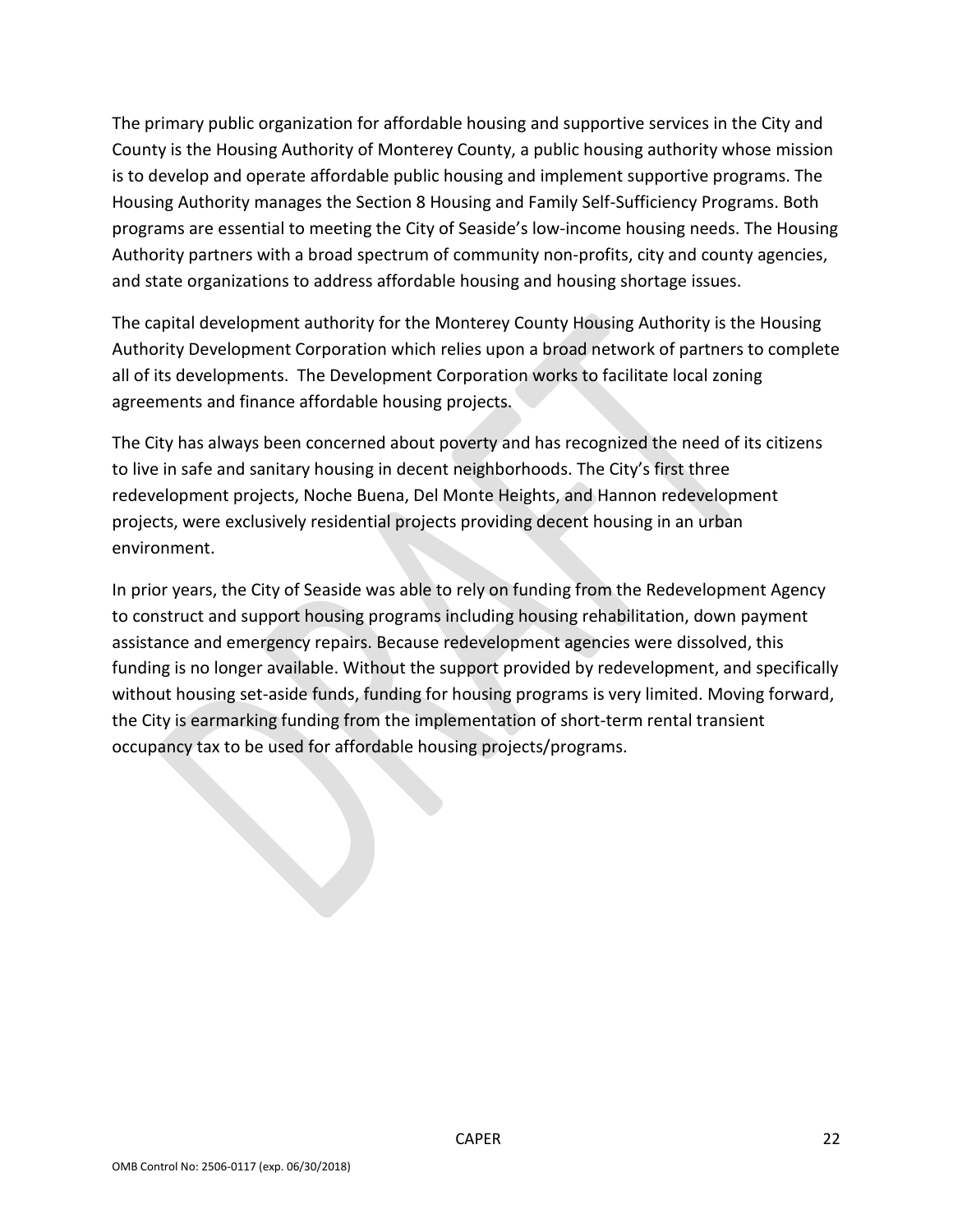## **CR-40 - Monitoring 91.220 and 91.230**

# **Describe the standards and procedures used to monitor activities carried out in furtherance of the plan and used to ensure long-term compliance with requirements of the programs involved, including minority business outreach and the comprehensive planning requirements**

City staff met with the subrecipient staff responsible for each activity prior to the beginning of the program year. All subrecipients were informed of the obligations to collect the required information on income, household composition, and race and ethnicity. The City also provided information on subrecipient agreement policies, data collection, and financial management. The City recommended that each subrecipient and the facilities project sponsors read the "Playing by the Rules" guide produced by HUD. Staff provided guidance and assistance to public service providers in the form of improving the collection of data on persons served and documenting services provided. Staff has implemented tracking of grant budgets and expenditures within City accounting systems that mirror IDIS and are regularly reconciled to IDIS. Staff provides quarterly reports to the CDAC that describe program progress.

Each quarter, staff examined the progress each subrecipient was making toward performance targets. Public services subrecipients are set up in the reporting software to report their service population quarterly. Each subrecipient agreement contains provisions for reductions to or suspensions of payments in the event that targets are not being met (without valid reason) or when past performance issues have not been resolved. The City has placed emphasis on its subrecipients gathering complete and accurate information on the persons and/or households they serve, and regularly reporting on progress. Quarterly reports were reviewed by CDAC.

Due to the COVID-19 pandemic, onsite visits have not yet been conducted, but they will be completed once the public health crisis has subsided. At this point, no findings or corrective actions were issued.

### **Citizen Participation Plan 91.105(d); 91.115(d)**

## **Describe the efforts to provide citizens with reasonable notice and an opportunity to comment on performance reports**.

The City published notice of the public hearing on December  $xx$ , 2020 and began the 15-day public comment period for the CAPER on December 11, 2020. The City Council conducted a public hearing on December 17, 2020. The public comment period ended on December 26, 2020.

The City received no comments.